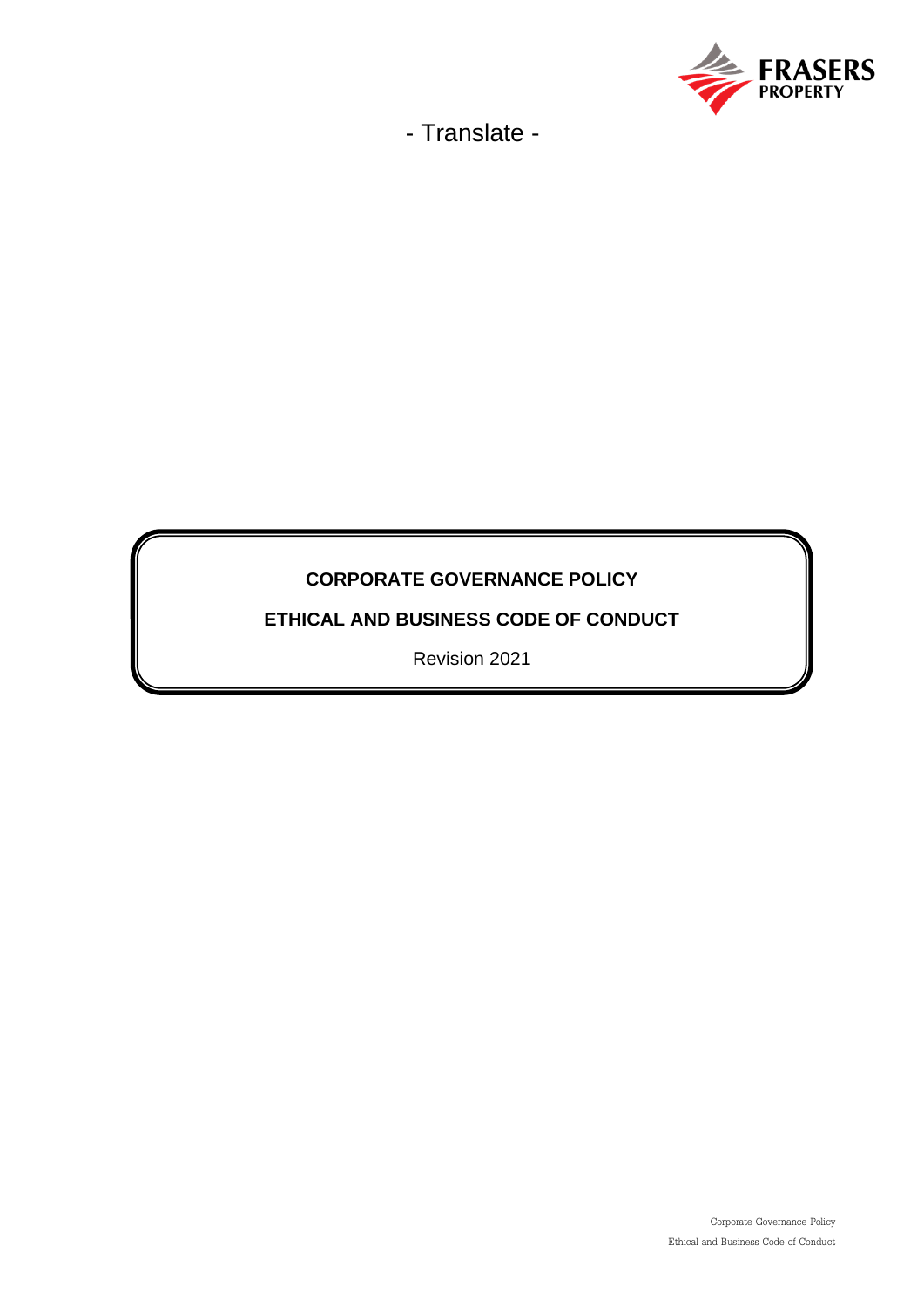

## **(original)**

## **Acknowledgement and Conformity Form**

I have received and read this Frasers Property (Thailand) Public Company Limited Corporate Governance Policy, Ethical and Business Code of Conduct Handbook. I understand, acknowledge and will comply with these practices.

| Date: |  |
|-------|--|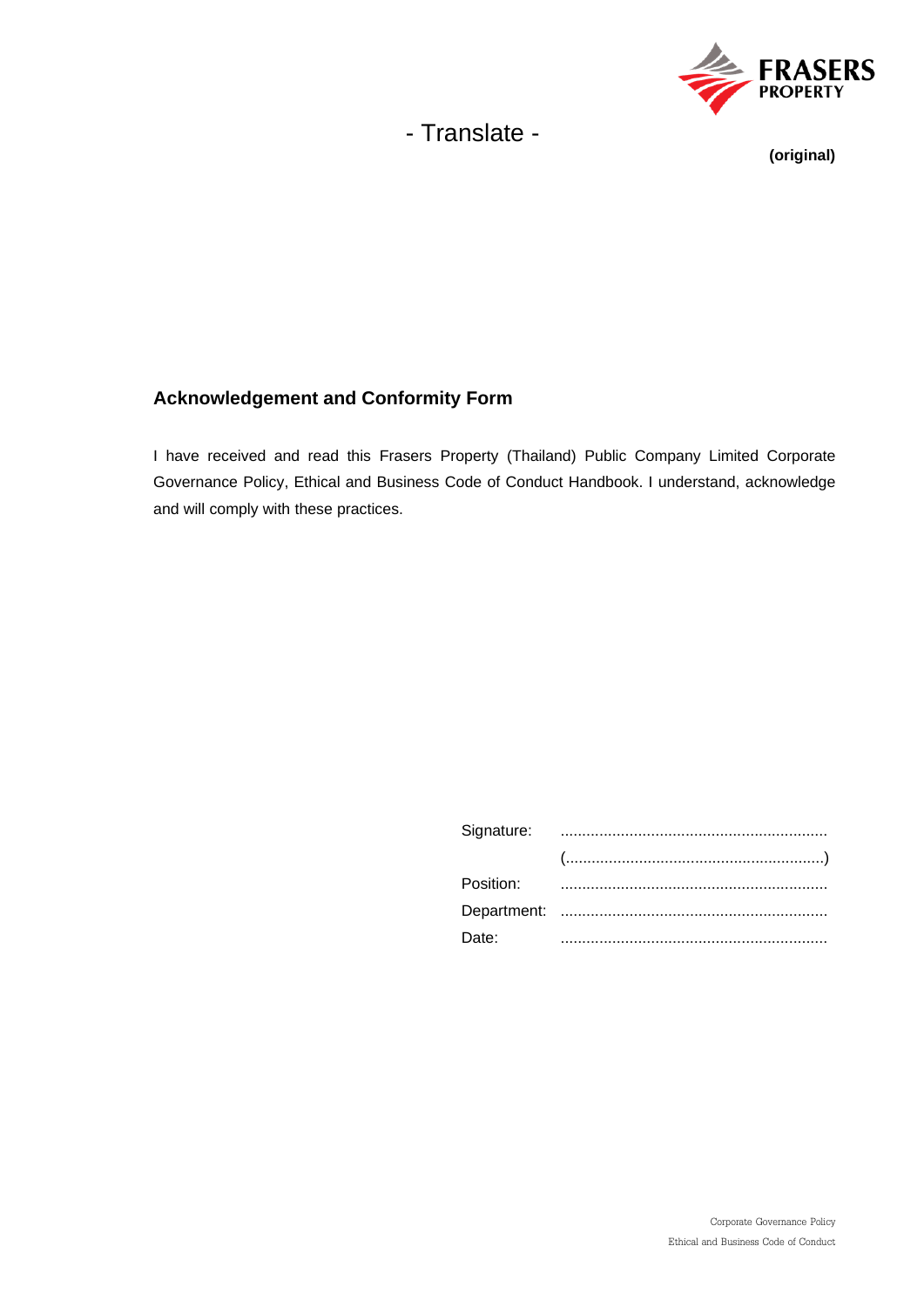

### **(copy)**

# **Acknowledgement and Conformity Form**

I have received and read this Frasers Property (Thailand) Public Company Limited Corporate Governance Policy, Ethical and Business Code of Conduct Handbook. I understand, acknowledge and will comply with these practices.

| $(\ldots,\ldots,\ldots,\ldots,\ldots,\ldots,\ldots,\ldots,\ldots,\ldots,\ldots,\ldots))$ |
|------------------------------------------------------------------------------------------|
|                                                                                          |
|                                                                                          |
|                                                                                          |
|                                                                                          |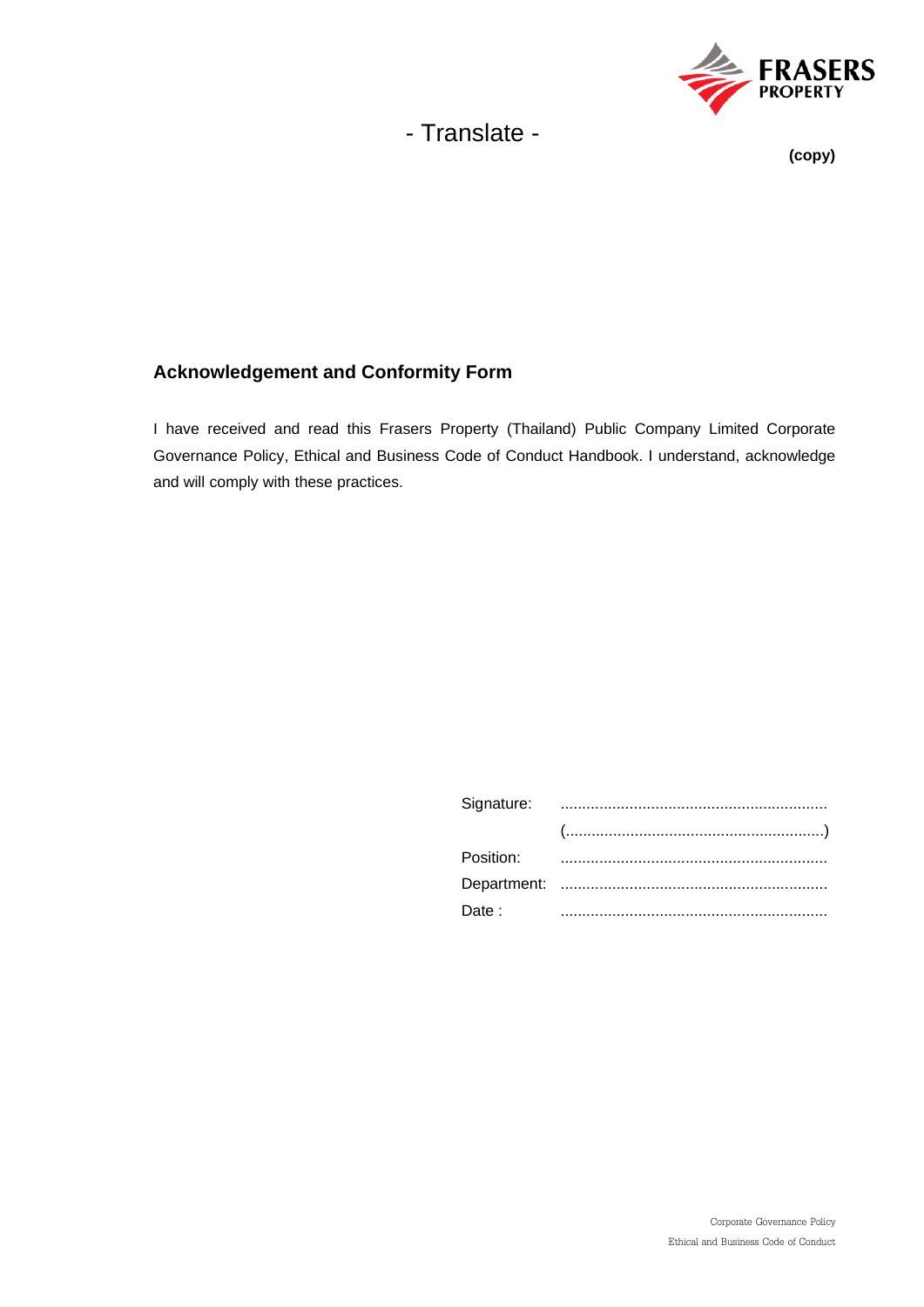

# - Translate - **Introduction**

Frasers Property (Thailand) Public Company Limited and its group companies Hereinafter collectively referred to as the "Company", it is committed to conducting business with fairness and responsibility to all stakeholders. develop good service and quality to customers as well as encouraging directors, executives and employees of the Company to adhere to the principles of good self-conduct according to good corporate governance guidelines. Therefore, a manual on good corporate governance, ethics and business ethics has been prepared. with purpose, This is a Code of Conduct that everyone has a duty to strictly follow. which prevents any action that may be detrimental to the operation and the reputation of the company both now and in the future

The Company expects that operating under good governance and ethics will result in recognition from customers, partners, and other stakeholders. related, including the employees themselves. This will result in the company being able to grow sustainably.

Board of Directors reviewed and approved the announcement of the good corporate governance manual and ethical standards and this Code of Business Conduct. Effective from November 9, 2021 onwards. In addition, the Board of Directors thinks that ethical standards and codes of conduct in business conduct should be regularly reviewed every year in order to be appropriate for the changing circumstances.

Mr. Chainoi Puankosoom **Mr. Thanapol Sirithanachai** Chairman of the Board Country Chief Executive Officer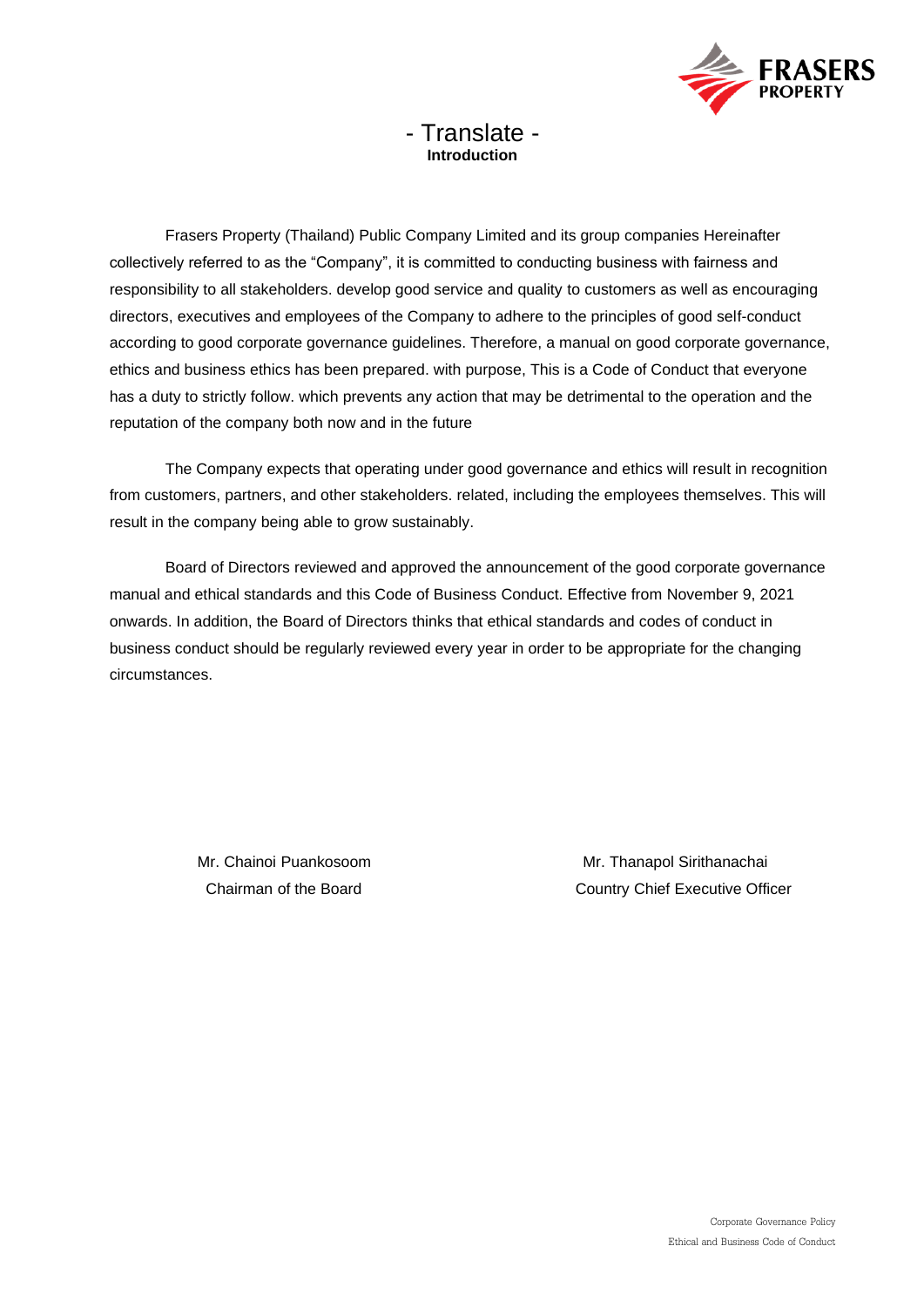

# - Translate - **CONTENT**

|                                 |                                                    |         |                                                                  | Page           |
|---------------------------------|----------------------------------------------------|---------|------------------------------------------------------------------|----------------|
|                                 |                                                    |         | The Company's Corporate Governance Policy                        | 1              |
| The Company's Ethical Standards |                                                    |         |                                                                  | $\overline{2}$ |
|                                 |                                                    |         | <b>Section 1 General Statement</b>                               |                |
|                                 |                                                    |         |                                                                  |                |
|                                 | 1.                                                 | Values  | Vision and Objective                                             | 5              |
|                                 | 2.                                                 |         |                                                                  | 5              |
|                                 |                                                    |         | Section 2 The Good Corporate Governance of the Company           |                |
|                                 |                                                    | Meaning |                                                                  | 8              |
|                                 | The Importance of Good Corporate Governance        |         |                                                                  | 8              |
|                                 | Good Practices in accordance with                  |         |                                                                  |                |
|                                 | The Company's Good Corporate Governance Principles |         |                                                                  | 8              |
|                                 | <b>Rights of Shareholders</b><br>1.                |         | 8                                                                |                |
|                                 | 2.<br><b>Equitable Treatment of Shareholders</b>   |         | 10                                                               |                |
|                                 | 3.                                                 |         | Role of Stakeholders                                             |                |
|                                 | 4.                                                 |         | Disclosure and Transparency                                      |                |
|                                 | 5.                                                 |         | Responsibilities of the Board                                    |                |
|                                 |                                                    | 5.1.    | Composition, Qualification and Appointment of the Board          | 13             |
|                                 |                                                    | 5.2.    | Independence of the Board                                        | 14             |
|                                 |                                                    | 5.3.    | Roles and Responsibilities of the Board                          | 14             |
|                                 |                                                    | 5.4.    | Term of Office for Members of the Board of Directors             | 17             |
|                                 |                                                    | 5.5.    | <b>Establishment of Sub-Committees</b>                           | 17             |
|                                 |                                                    | 5.6.    | Board Meetings and Receipt of Relevant Documents and Information | 25             |
|                                 |                                                    | 5.7.    | Management                                                       | 26             |
|                                 |                                                    | 5.8.    | <b>Company Secretary</b>                                         | 27             |
|                                 |                                                    | 5.9.    | Segregation of Duties for the Chairman and the Top Executive     | 28             |
|                                 |                                                    |         | 5.10. Self-assessment of the Board                               | 29             |
|                                 |                                                    |         | 5.11. Succession Plan                                            | 29             |
|                                 |                                                    |         |                                                                  |                |

# **Section 3 Ethical Standards and Business Code of Conduct** Meaning 31 and 32 and 32 and 32 and 32 and 32 and 32 and 32 and 32 and 32 and 32 and 32 and 32 and 32 and 32 and 32 and 32 and 32 and 32 and 32 and 32 and 32 and 32 and 32 and 32 and 32 and 32 and 32 and 32 and 32 and 32 a

|  | Shareholders                                                     | 31 |
|--|------------------------------------------------------------------|----|
|  | Compliance with Laws and Regulations and Human Rights Principles | 31 |
|  | 3. Political Support                                             | 32 |
|  | Interest and Conflicts of Interest                               | 32 |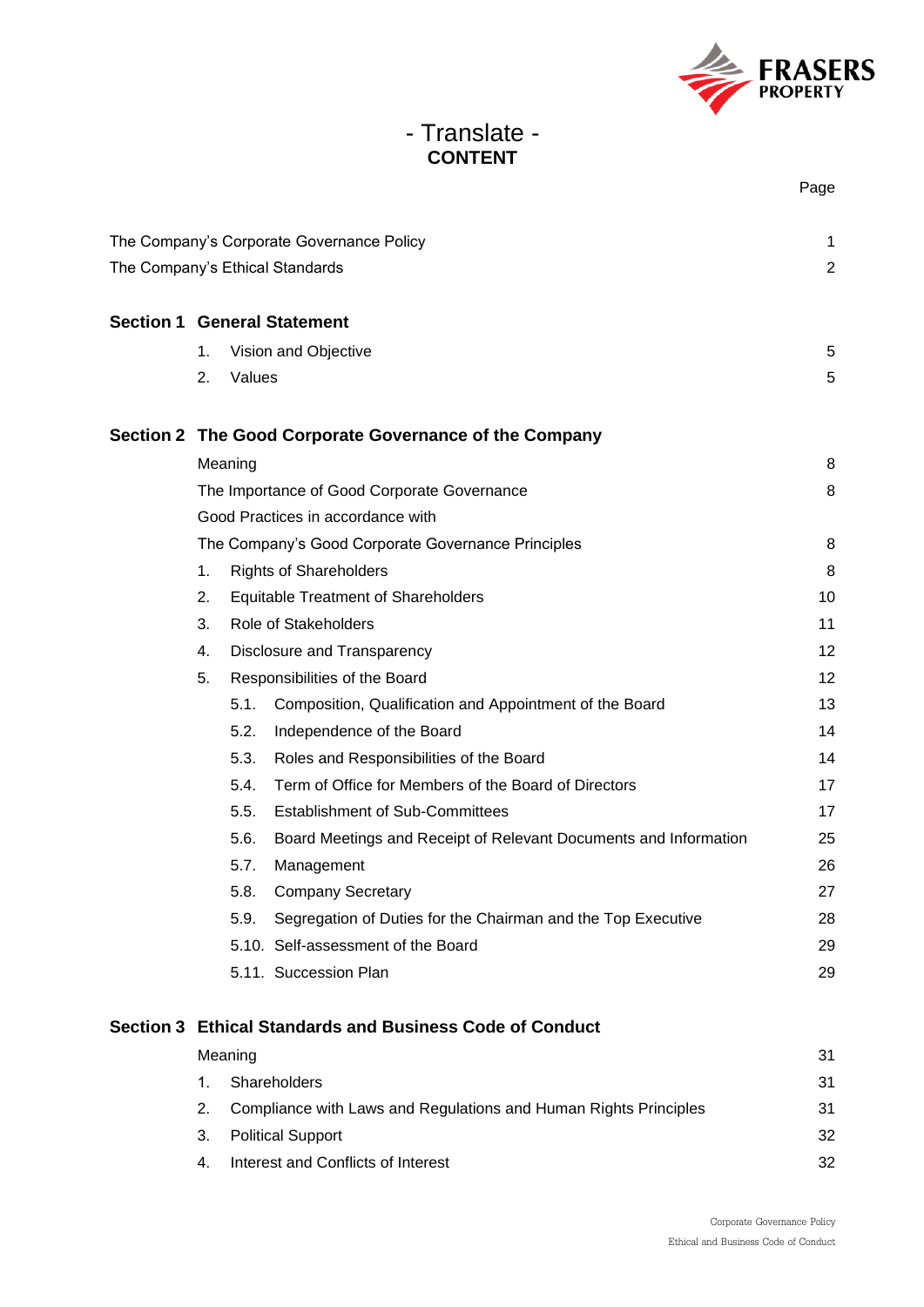

Page

| 5. | Confidentiality, Data Retention Use of Inside Information and Reporting of Interests | 33 |
|----|--------------------------------------------------------------------------------------|----|
| 6. | <b>Practices for Customers</b>                                                       | 34 |
| 7. | <b>Practices with Business Competitors</b>                                           | 35 |
| 8. | <b>Practices with Trade Partners</b>                                                 | 35 |
| 9. | Community, Social and Environmental Responsibilities                                 | 35 |
|    | 10. Treatment of Employees                                                           | 36 |
|    | 11. Creditors                                                                        | 37 |
|    | 12. Internal Control and Internal Audit                                              | 37 |
|    | 13. Anti-Fraud and Corruption                                                        | 38 |
|    | 14. Safety, Health and the Environment                                               | 39 |
|    | 15. Intellectual Property and Use of Information Technology                          | 40 |
|    | 16. Treatment and Use of Company Asset                                               | 41 |
|    | 17. Treating employees fairly in the workplace                                       | 41 |
|    |                                                                                      |    |

#### Appendix 43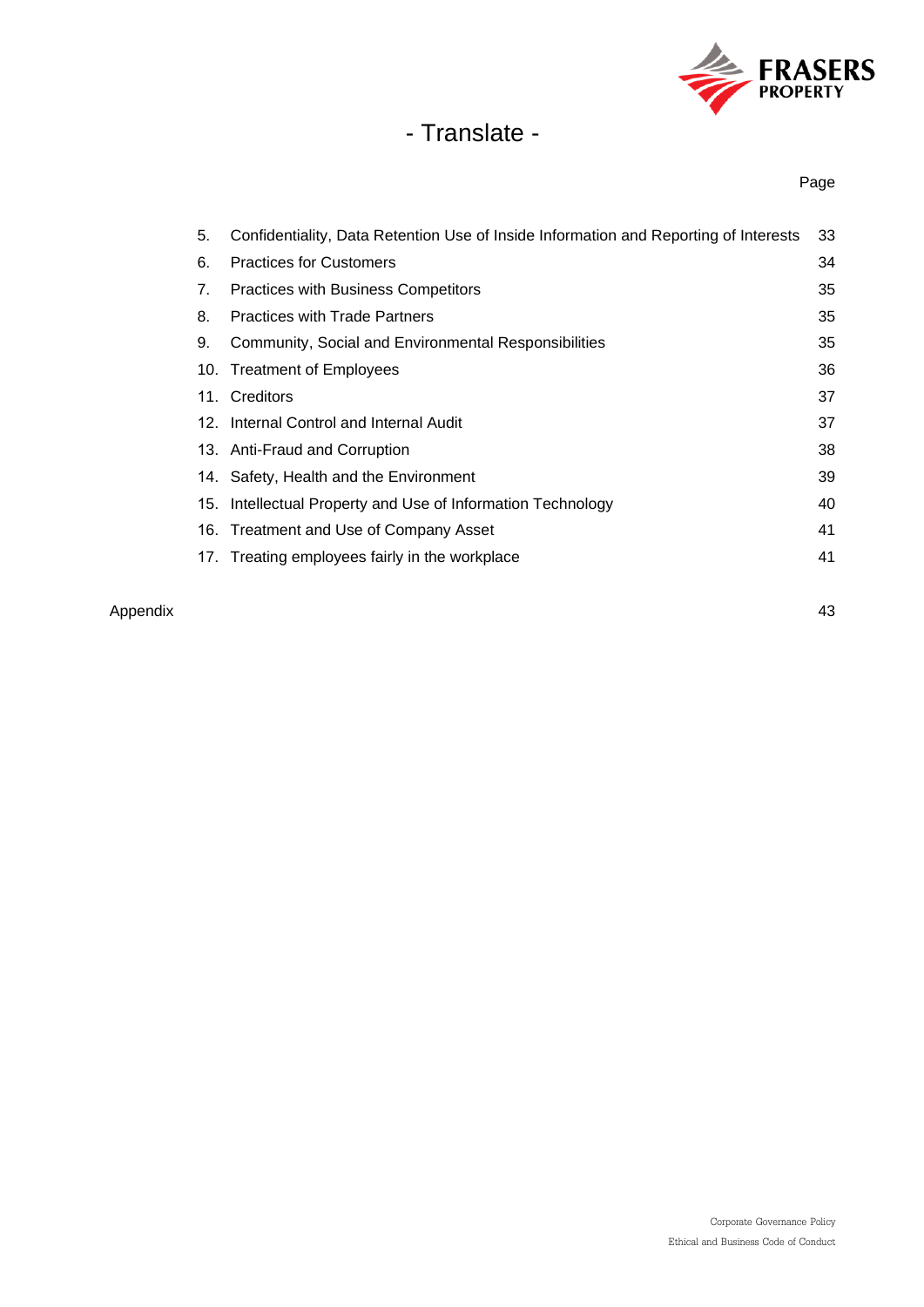### **THE COMPANY'S CORPORATE GOVERNANCE POLICY**

The Company's Board of Directors ("the Board") believes that the Good Corporate Governance ("CG") principles can boost the Company's growth and long-term shareholder value, by taking into account the interests of all Company stakeholders. Therefore, the Board has established the Company's CG Policy and Practice as a guideline for the Company personnel. The Directors, Management, and employees shall implement as follows:

- 1. The Board, Management, and employees shall implement all five Principles of the Company's good CG practices: rights of shareholders, equitable treatment of shareholders, role of stakeholders, disclosure and transparency, and responsibilities of the Board.
- 2. The Board shall establish the Company's Ethical Standards and Business Code of Conduct, which the Board, Management, and employees must comply with, in prevention and management of conflicts of interest and connected transactions or related transactions with the Company's rules and regulations.
- 3. The Board shall be the ethics role model and shall perform its duties in accordance with the Company's good CG guidelines, as well as oversee and resolve conflicts of interest and connected transactions. (in the Appendix)
- 4. The Board shall perform its duty with dedication, accountability, and independence. There shall be a clear segregation of role and responsibility between the Chairman of the Board ("The Chairman") and the Top Executive.
- 5. The Board shall set an appropriate staff selection system for all key management positions at all levels with transparency in the nomination procedure.
- 6. The Board plays a vital role in formulating the Company's vision, strategies, policies, and plans while taking into consideration the risk factors and establishing appropriate risk management, as well as ensuring that the accounting systems, financial reports, and accounting audits are all reliable.
- 7. The Board may appoint Sub-Committees, as deemed appropriate, to assist in reviewing critical matters.
- 8. The Board performs an annual self-assessment to be used as a framework for reviewing the Board's performance to enhance its effectiveness.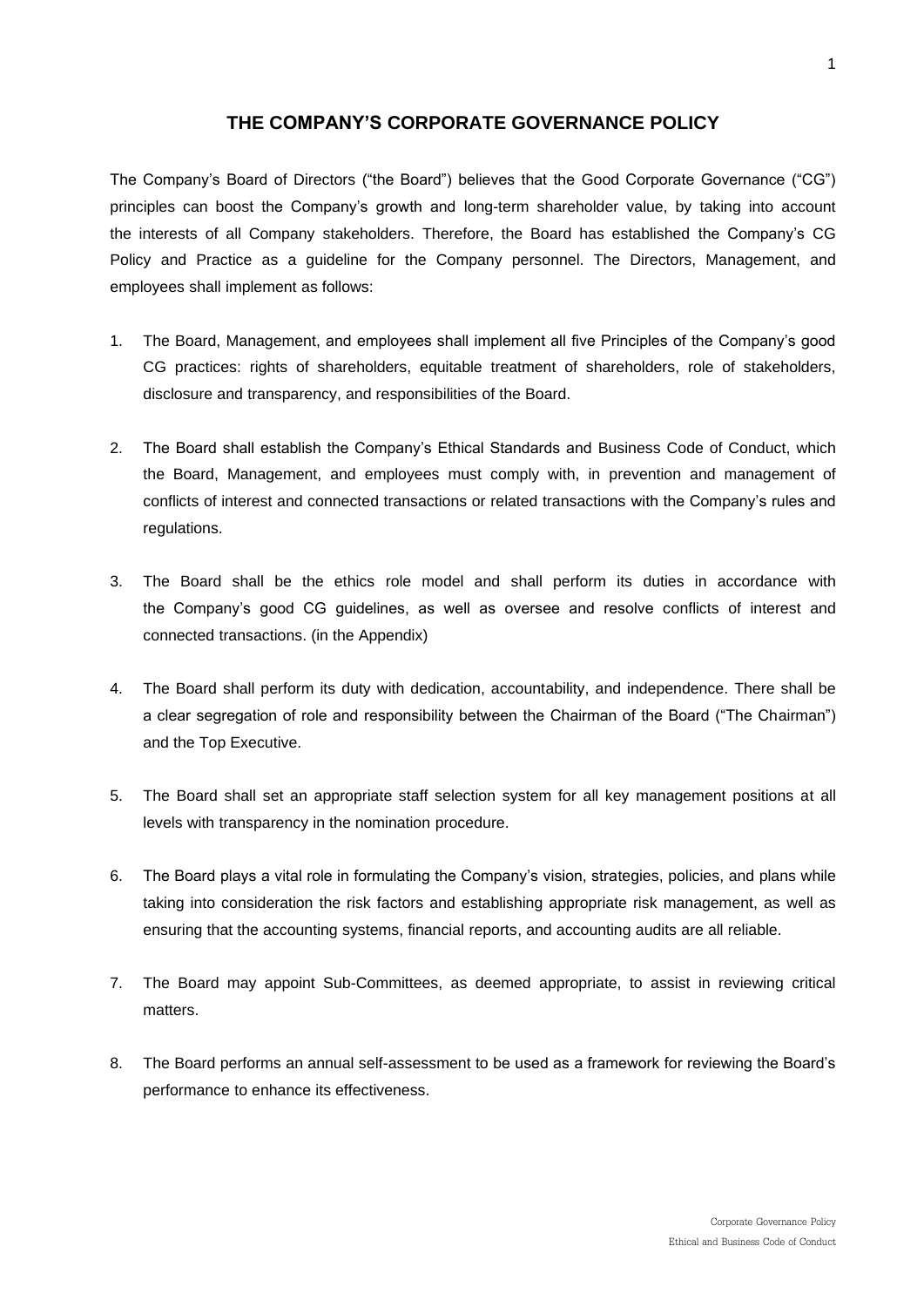- 9. The Board shall ensure that the important information relevant to the Company, including financial reports and non-financial information, is disclosed correctly, reliably and on a timely basis so that the shareholders and other stakeholders can access such information equally. Furthermore, the Public Relations unit and the Investor Relation Department are responsible for providing information relevant to the Company to the general public and all investors.
- 10. The Board shall establish an efficient anti-corruption system to ensure anti-corruption awareness to be implemented by Management.
- 11. The Company's shareholders shall receive equitable treatment, and have the right to access the Company information through easy-to-access channels.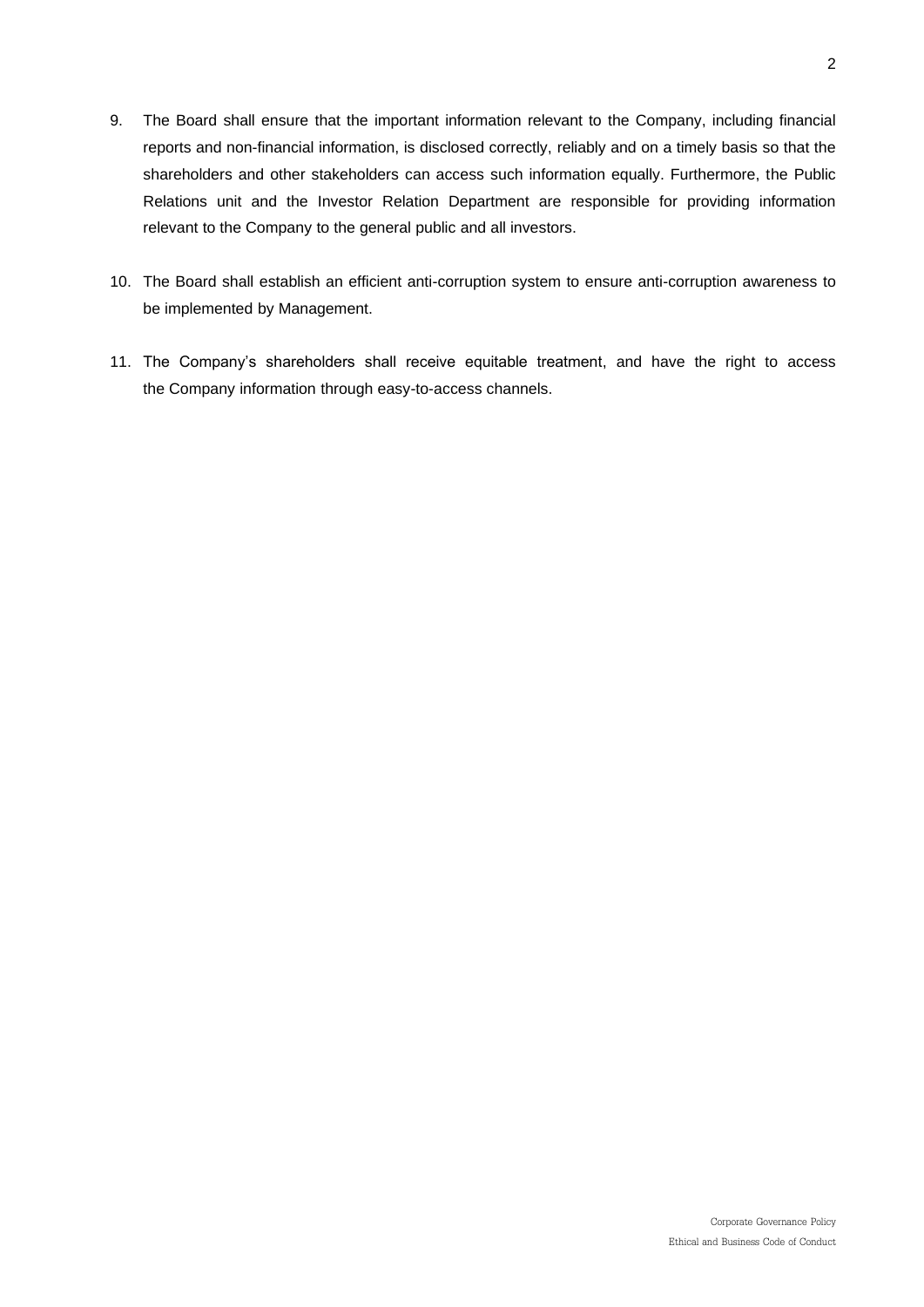## **THE COMPANY'S ETHICAL STANDARDS**

Having good Corporate Governance, the Company established Ethical Standards for the Board, Management and employees to abide by as a Company value, together with the Company's rules and regulations, to ensure transparency, fairness and efficiency as follows:

- 1. Adherence to moral and ethical principles
- 2. Good conscience, honesty and responsibilities
- 3. Uphold the benefit of the Company, with no conflict of interest
- 4. Abide by correctness, fairness and legitimacy
- 5. Equitable, non-discriminative treatment of stakeholders
- 6. Disclosure of all important information appropriately, correctly, and sufficiently without distortion of facts
- 7. Aim for successful results with the Company's quality standard, transparency and auditable management systems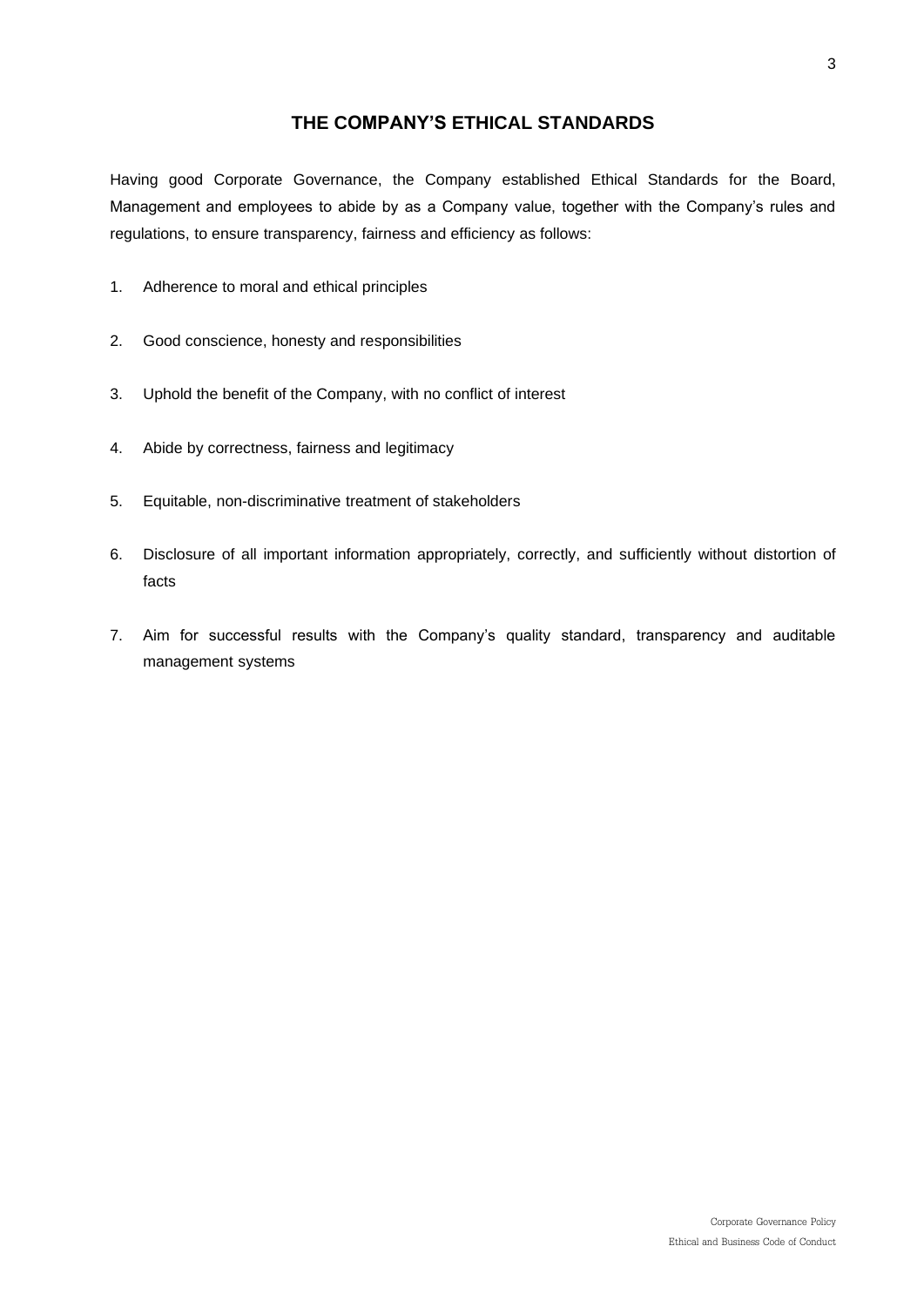# **SECTION 1**

# **GENERAL STATEMENT**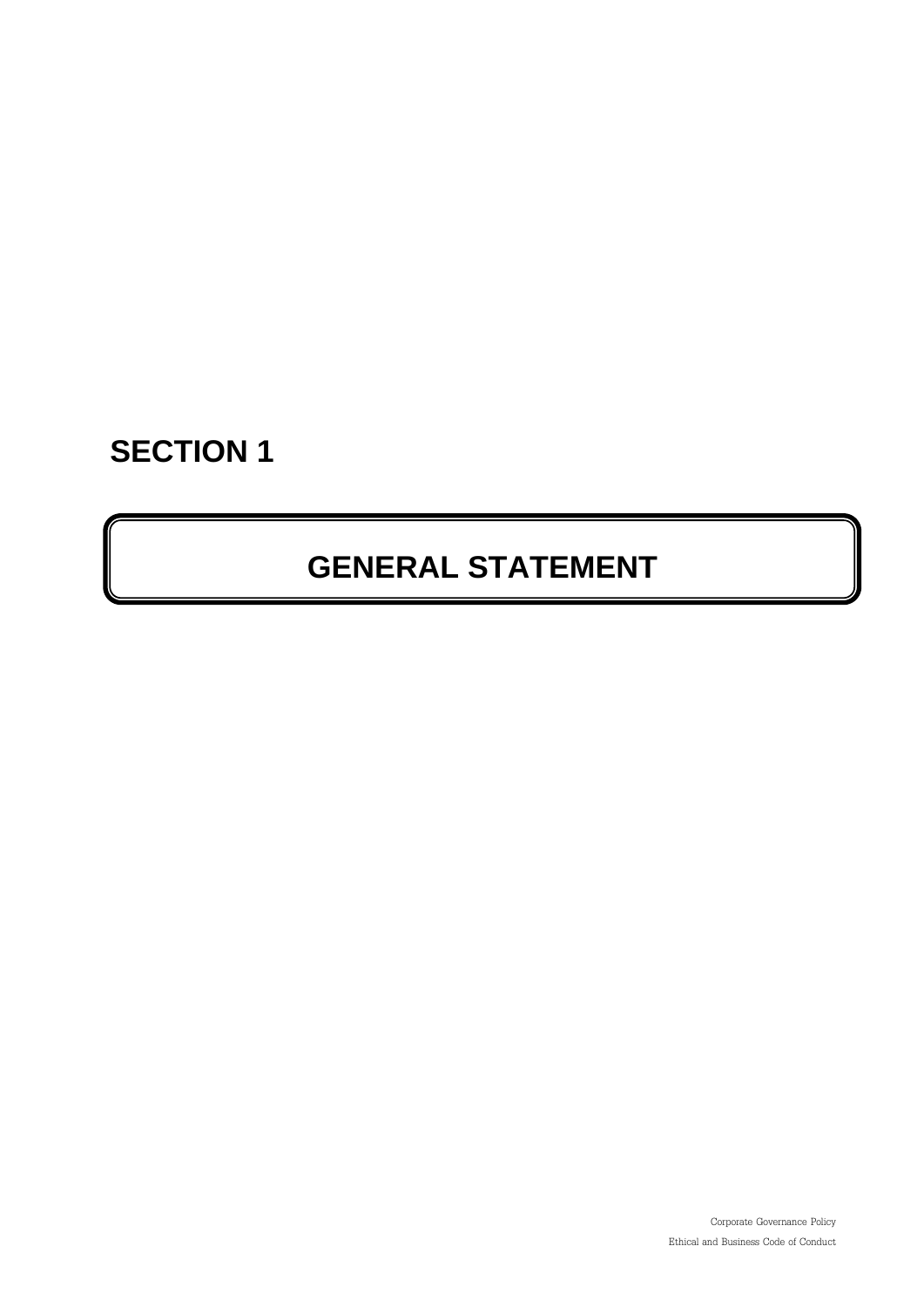## **GENERAL STATEMENT**

#### **1. Vision and Objective**

#### **1.1 Vision**

The Company's vision is to be the leading company in developing and providing rental services of industrial properties of international quality by taking into account the social and environmental impacts, as well as maximizing returns to the investors.

#### **1.2 Mission**

To be a leading Provider of smart industrial platform, committed to deliver end-to-end solutions serving customer's demand in industrial 4.0 under good corporate governance best practices to 2020 in providing factories and warehouses of international quality for rent, coupled with associated services according to tenant's demand, and to maintain its position as the leader in developing and providing rental services of industrial properties of international quality in Thailand, with consideration of good Corporate Governance for the benefits of all stakeholders.

#### **2. Values**

| $\bigcap$ | <b>COLLABORATIVE</b> | We believe in teamwork and take ownership, together.<br>We help each other. We partner with our colleagues, customers and<br>stakeholders to create shared value. And we stand stronger together. |
|-----------|----------------------|---------------------------------------------------------------------------------------------------------------------------------------------------------------------------------------------------|
| R         | RESPECTFUL           | We put our customers at the heart of everything we do.<br>We listen. We believe in each other's expertise. Our legacy inspires us.                                                                |
| P         | <b>PROGRESSIVE</b>   | We are curious and actively seek opportunities to innovate. We are<br>responsive and purposeful. We are pro-active, not reactive. Naturally,<br>change is our friend.                             |
| R         | <b>REAL</b>          | We are authentic in our dealings. We celebrate diversity. You can rely on<br>us to do what's right and we take your trust seriously. We are what we do.                                           |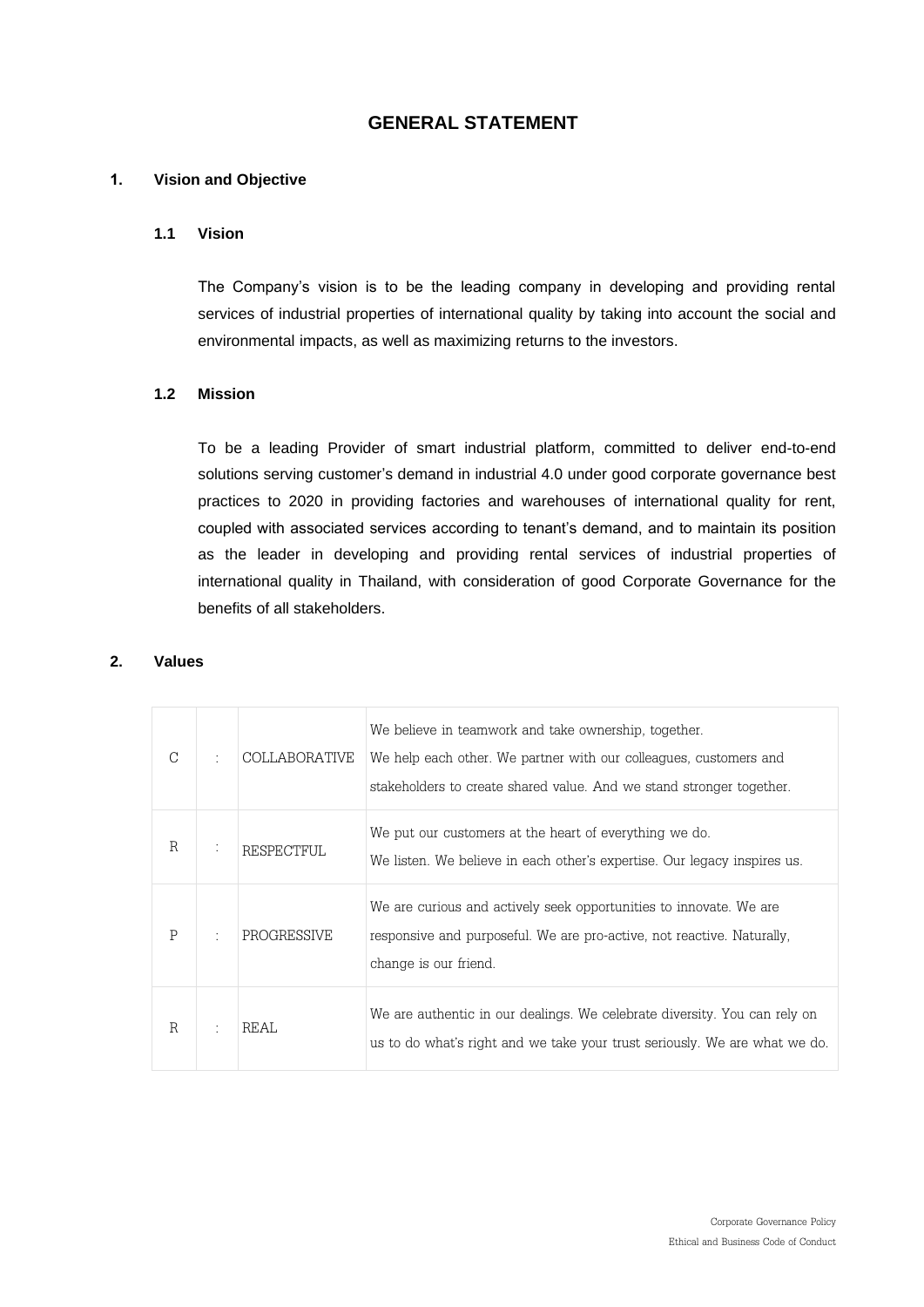#### **3. Instructions and Mechanism for the Company's Corporate Governance and Ethical Standards and Business Code of Conduct Handbook**

Hierarchical superiors in any department are responsible for overseeing and supporting their subordinates to strictly follow the Company's Corporate Governance and Ethical Standards and Business Code of Conduct.

In event of violation, the behavior characteristics, intention, avoidance, ethics, misunderstanding, motive, career position, age, past behavior record, adverse effect of the violation, and other related factors may be taken into consideration.

The Company cannot specify all incidents or situations in the Business Code of Conduct handbook. The Company personnel shall take into consideration that if they find any difficulty in making decisions, they shall first employ their own judgment before proceeding by asking the following questions:

- Is it against the law? If the answer to the above question is "yes", they should refrain from acting in the situation.
- Is it against the Company's policies? If the answer to the above question is "yes", they should refrain from acting in the situation.
- Is it against the Company's values or Company's culture? If the answer to the above question is "yes", they should refrain from acting in the situation.
- Could it have any adverse effects on the Company's stakeholders? If the answer to the above question is "yes", they should refrain from acting in the situation.
- Could it have any adverse effects on the Company's reputation? If the answer to the above question is "yes", they should refrain from acting in the situation.
- Could it initiate any undesired Company culture in the future? If the answer to the above question is "yes", they should refrain from acting in the situation.

In the event that any Company personnel have doubts whether a certain action complies with the good practices or code of ethics presented in this handbook, they should seek advice from colleagues, direct supervisors or directors. Management is responsible for advising their subordinates or consulting with Human Resource Department, Corporate Governance Department, Managing Director and the Company Secretary.

In event of violation, the behavior characteristics, intention, avoidance, ethics, misunderstanding, motive, career position, age, past behavior record, adverse effect of the violation, and other related factors may be taken into consideration. In event that a failure to comply with these principles is discovered and is confirmed by the results of a fair investigation, the Company personnel may be discharged, and prosecuted by legal action. the Company personnel may be discharged, and prosecuted by legal action.

The Company may review the Corporate Governance Manual. Code of conduct and business ethics to suit the changing circumstances.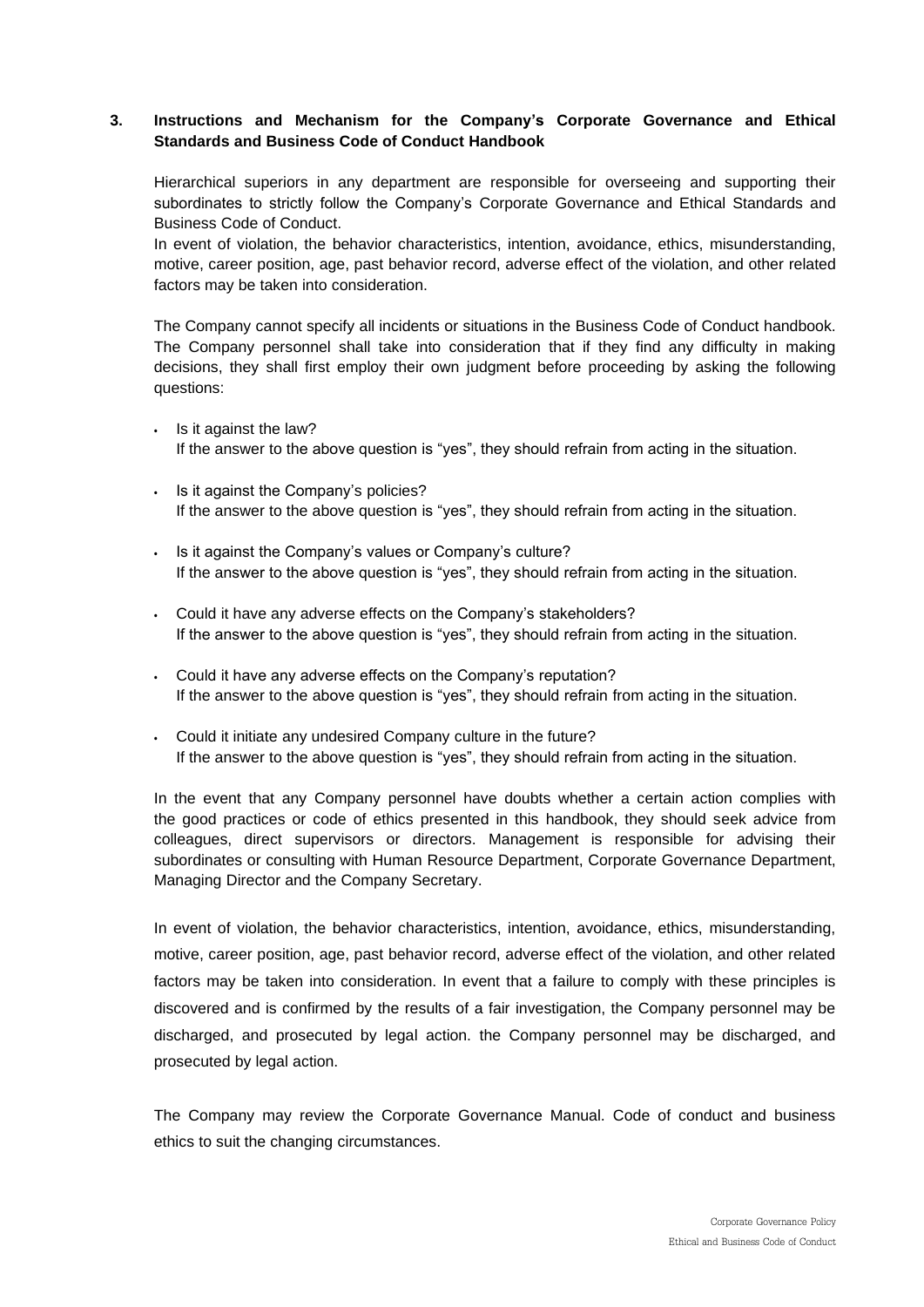# **SECTION 3**

# **ETHICAL AND**

# **BUSINESS CODE OF CONDUCT**

Corporate Governance Policy Ethical and Business Code of Conduct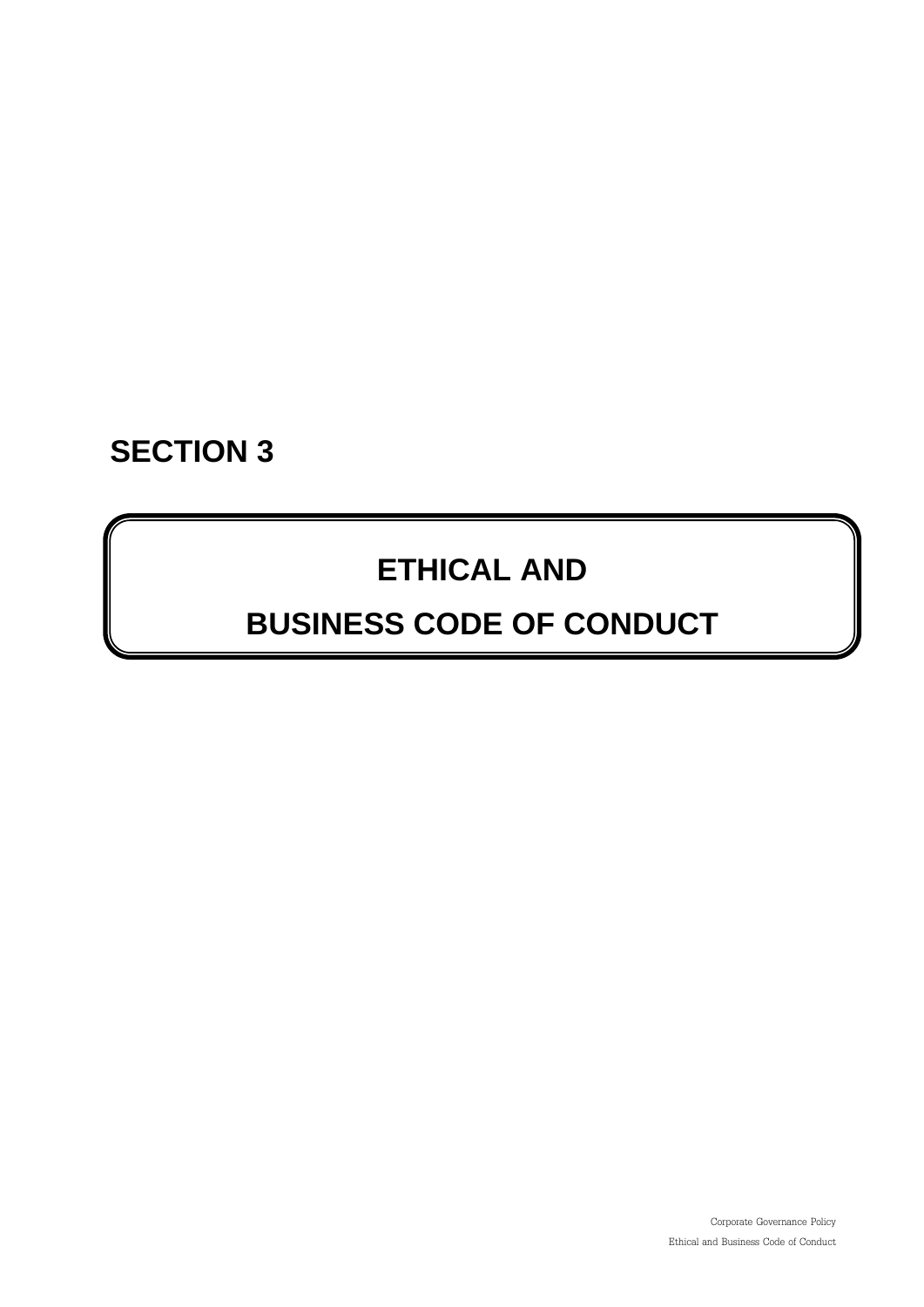## **ETHICAL STANDARDS AND BUSINESS CODE OF CONDUCT**

#### **Meaning**

The Company's Code of Business Ethics is a business framework and standard for conduct and behavior that all the Company personnel, including the Board, the Management, and employees at all levels shall adopt when performing their work. All Company personnel shall conduct themselves ethically, with integrity and creativity, and give equal treatment to all in order to effect sustainable growth and maintain the good image of the Company.

#### **1. Responsibility to shareholders**

The company is committed to being a good representative of shareholders in carrying out their business with responsibility and to create satisfaction for shareholders. With regard to sustainable growth, able to generate suitable returns for the company with transparency, trustworthiness

#### **Good practice**

- 1.1 Company personnel must perform their duties with honesty. And fair to all shareholders
- 1.2 Company personnel will apply knowledge and operational skills. Management to apply to the full capacity
- 1.3 Company personnel will be careful any actions that may cause conflicts of interest.

#### **2. Compliance with Laws and Regulations and Human Rights Principles**

The Company and all Company personnel must respect and comply with law, culture, traditions of each country that the Company invests in or associates with, abide by Human Rights Principles, and do business righteously, fairly and legitimately.

#### **Good Practices**

2.1 Company personnel must understand and strictly abide by laws related to his/her roles and responsibilities.

- 2.2 When Company personnel perform their duties overseas, they must understand the laws, traditions, customs and cultures of the destination countries before departure.
- 2.3 The Company must abide by Human Rights Principles, and not support any business that violates Human Rights Principles.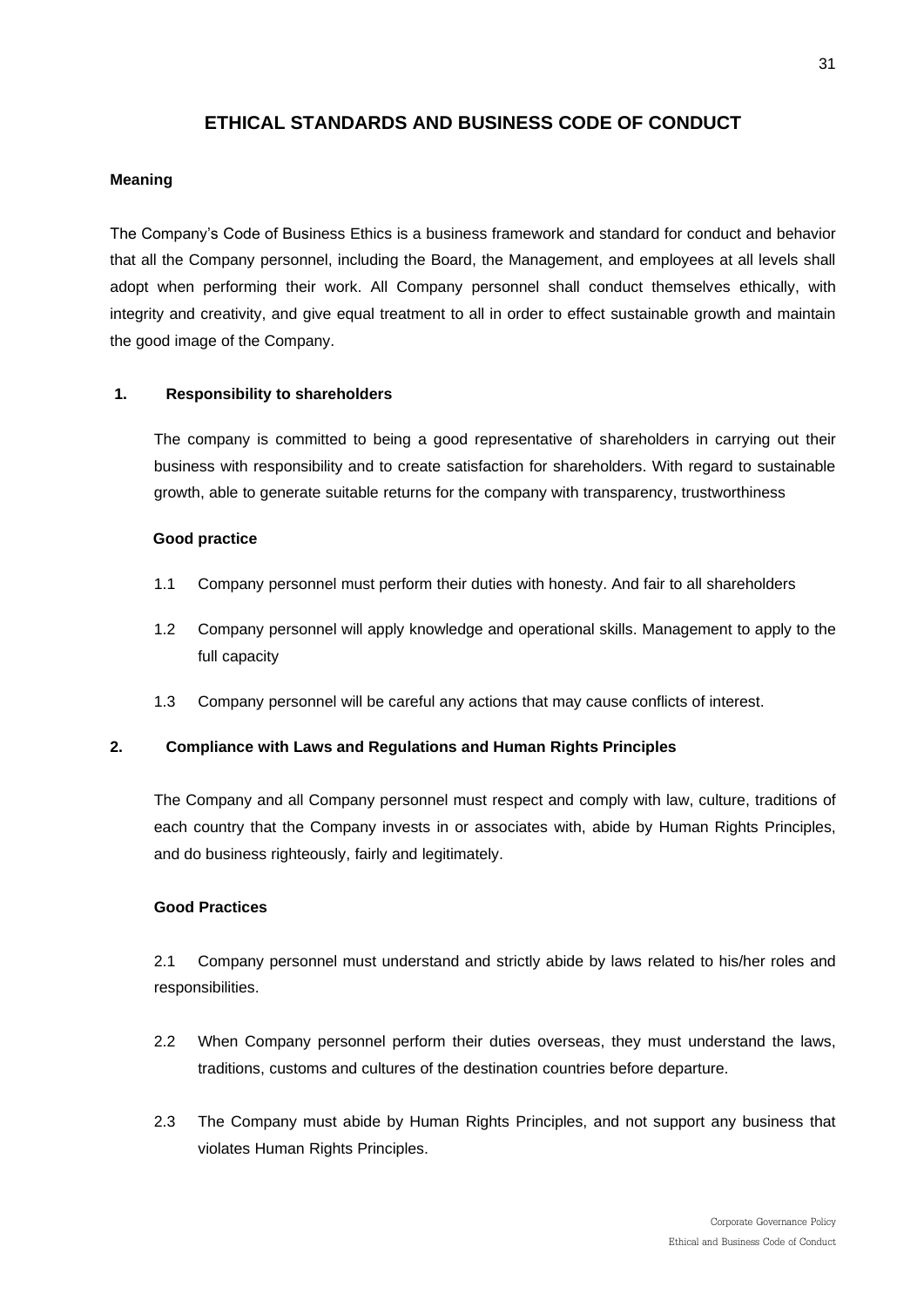#### **3. Political Support**

The Company is a politically neutral organization which encourages Company personnel to uphold the [democratic form of government with the King as Head of State,](https://www.google.co.th/url?sa=t&rct=j&q=&esrc=s&frm=1&source=web&cd=3&ved=0CCoQFjAC&url=https%3A%2F%2Fwww.facebook.com%2Fpages%2Fdemocratic-form-of-government-with-the-King-as-Head-of-State%2F240273839335786&ei=8DZLVYm2F5KiugSaxICABA&usg=AFQjCNFfWOm4C3H4yWzl--uXmzZkTPwcEw&bvm=bv.92765956,d.c2E) and activities that align with the local governing system. The Company encourages its personnel to exercise their political rights in compliance with the law.

#### **Good Practices**

- 3.1 The Company does not permit its personnel to utilize the Company's resources, logo and/or trademark to support direct or indirect political activities.
- 3.2 The Company's personnel can join, support, and exercise their political rights after office hours, by using their personal resources only.

#### **4. Interest and Conflicts of Interest**

Company personnel must perform operations with their first consideration being the benefit of the Company and its stakeholders.

- 4.1 Company personnel are prohibited from using their personal authority in executing transactions between the Company and themselves, any partnership or other legal entity to which they may belong, or their related parties, over the ordinary welfare and benefits that Company personnel merit. Exceptions may be made if a conflict of interest is disclosed and approved in principle.
- 4.2 Company personnel and their connected parties (in the Appendix) may enter into other normal business agreements without using the influence of other Company personnel.
- 4.3 Any orders given for self-benefit are prohibited.
- 4.4 When agenda items are raised during a meeting, any person with a conflict of interest shall not vote or should temporarily leave the meeting to allow other attendees to consider, analyze and discuss the items without the influence of such person.
- 4.5 The Board and the Management must consider Connected Transactions between the Company and its subsidiaries or associated companies (in the Appendix) independently with prudence, honesty, and ethically by taking into account the benefits to the Company.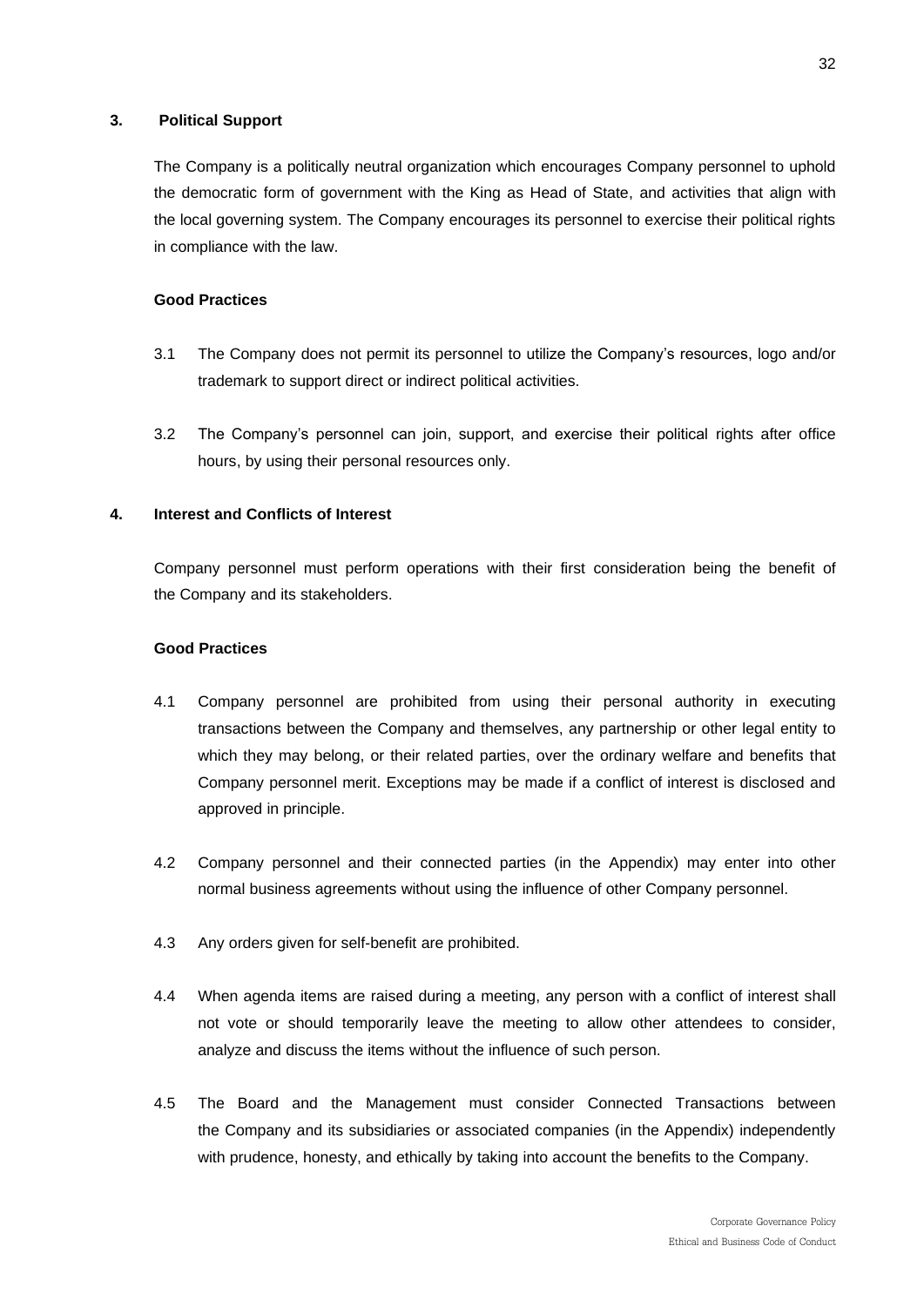- 4.6 Company personnel must disclose every potential conflict of interest transaction involving themselves and/or their relatives that may arise.
- 4.7 Directors and Management must report every conflict of interest transaction with the Company, its subsidiaries or associated companies. Directors and Management must disclose their Company's share holdings or those of Connected Persons in accordance with the rules and regulations established by the Securities and Exchange Act.
- 4.8 Company personnel must not accept any temporary or permanent external engagements considered as competing with the Company's business operations or which might cause any conflict of interest.

#### **5. Confidentiality, Safeguarding, Use of Inside Information and Reporting of interests**

The Company is responsible for keeping non-public information confidential, and may only disclose it to authorized personnel. It is the duty of the person in charge of, or possessing the information, to keep information strictly confidential and safeguarded.

- 5.1 The Company shall set up access levels and applicable procedures. Company personnel must understand each access level and keep any information within their responsibility confidential.
- 5.2 Company personnel shall not disclose confidential information even after their retirement, resignation or termination of their position at the Company.
- 5.3 The Company must keep information about customers and trade privacy confidential. Company personnel must not disclose confidential information relating to customers unless it is required by law, for court cases, or approved by the Board.
- 5.4 Inside information is for operational and managerial purpose which is not yet ready to be disclosed to the public. If such information was disclosed before time, it could impact the Company, its subsidiaries and associated companies, particularly the trading stock price in the SET. Company personnel must keep inside information confidential and shall not disclose or exploit it for self gain.
- 5.5 Company personnel who have gained knowledge of inside information that is material and may affect the price of the Company's securities, must suspend trading of the Company's securities at least 30 days before such inside information is disclosed to the public.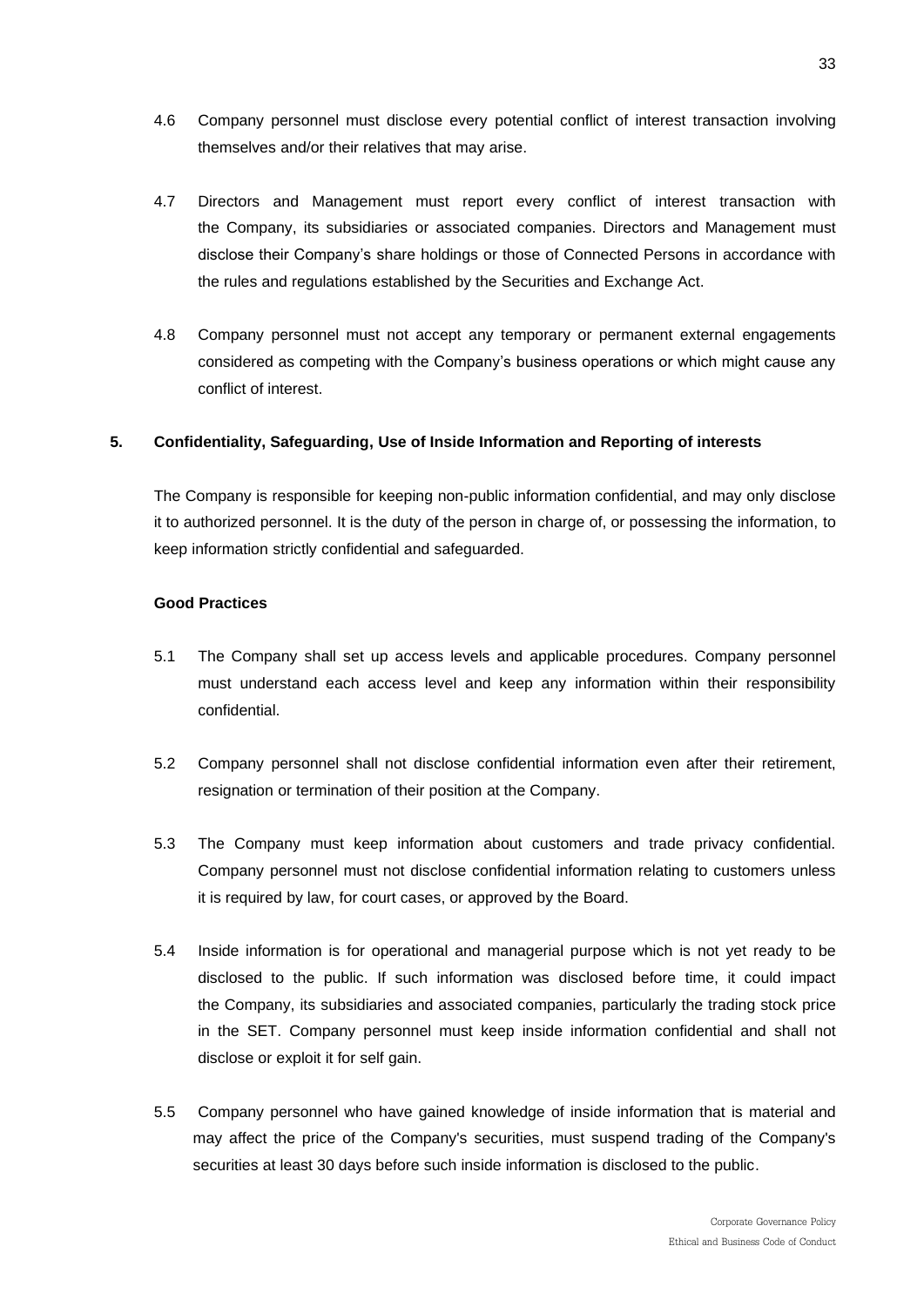Persons involved in suspension of securities trading during the aforementioned period, include;

1) Directors, executives at Executive Vice President Level and above

2) Those who have gained knowledge of the Company's financial statements or information that is material to changes in prices of the Company's securities.

3) Spouse or cohabitant as husband and wife and underage children of persons under item 1 or 2.

- 5.6 Information must only be disclosed by the Company's authorized personnel. Unauthorized personnel shall not disclose any information. If an unauthorized person is asked to disclose information, a direct enquiry must be made to the authorized person to ensure the correctness and consistency of the disclosed information.
- 5.7 Company personnel shall retain information on paper and/or in an electronic format for future retrieval. For such documents that must be kept in compliance with the law, Company personnel shall consider the requirements on a case-by-case basis, and safely destroy such documents when their retention period has expired.
- 5.8 Directors and executives of the Company shall perform a duty to report the interests of oneself and those involved in accordance with the relevant laws and regulations, regarding reporting of interests of directors, executives and related persons.

#### **6. Practices for Customers**

Creating customer satisfaction, having responsibility towards customers, providing quick-response to customer needs and ensuring a hospitable customer experience are major considerations for the Company.

- 6.1 The company is committed to developing quality products and services to meet the needs of customers. with reasonable price and with fair conditions
- 6.2 Disclosure of information about products and services in a complete, accurate and timely manner and does not distort the facts so that customers can make the right decision
- 6.3 Set up a system for customers to make complaints about products and services. in order to be able to respond quickly to customers and consider fixing problems
- 6.4 Respect customers and communicate with customers politely.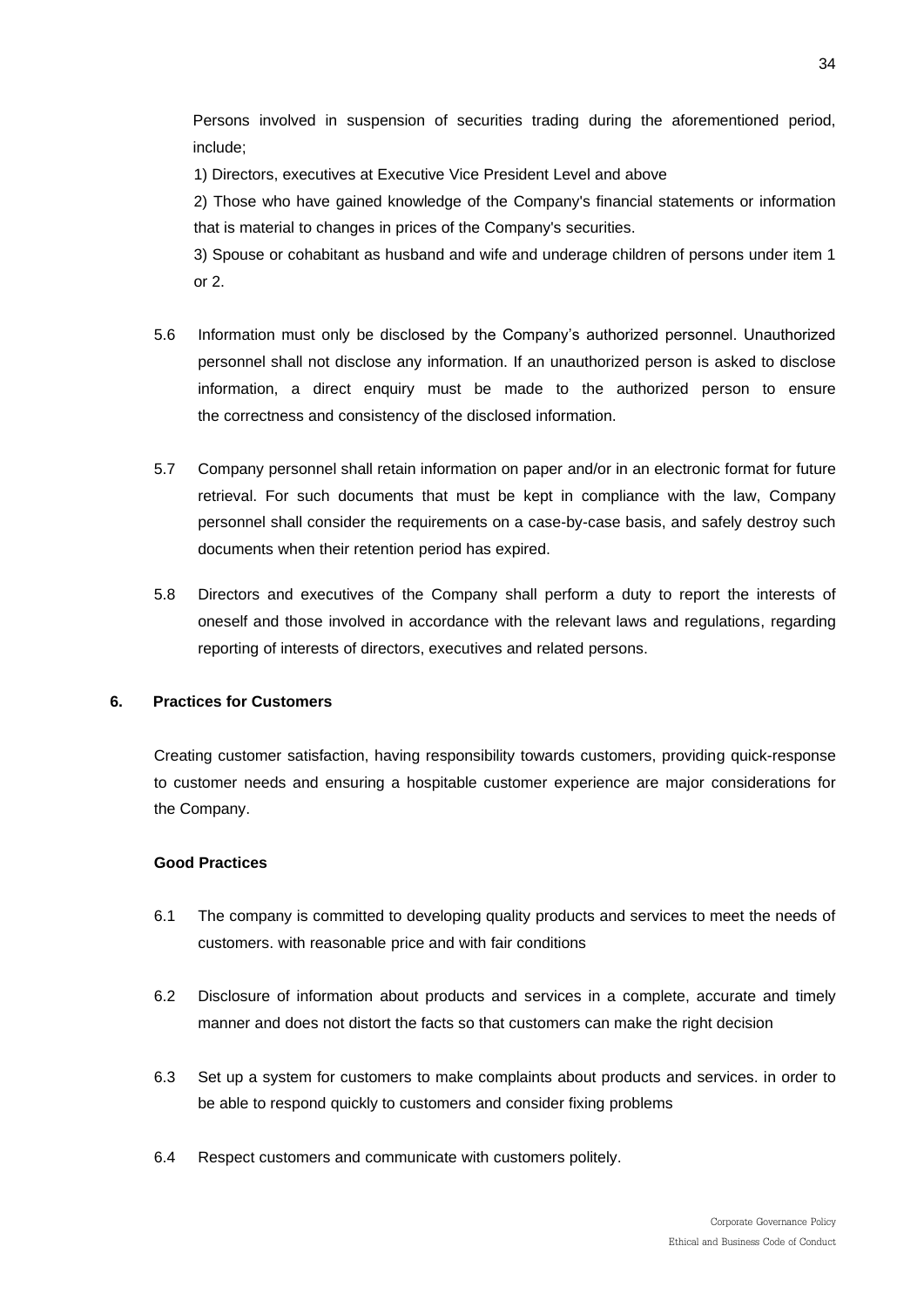#### **7. Practices with Business Competitors**

Fair competition and no concealment of illegal agreements

#### **Good Practices**

- 7.1 The Company operates its business with free and fair competition. Untruthful accusations, libel, or unreasonable or doubtful information to discredit competitors must not be tolerated.
- 7.2 Company personnel must in all circumstances associate carefully with business competitors and their personnel and must not disclose the Company's confidential information either intentionally or negligently to trade competitors.

#### **8. Practices with Trade Partners**

With good Corporate Governance principles, the Company treats all trade partners fairly and transparently as potential business partners for the future.

#### **Good Practices**

- 8.1 The Company encourages transparent and fair operations and does not discriminate against trade partners of the Company and its subsidiaries or associated companies.
- 8.2 Company personnel must remain neutral, refrain from any request for, or acceptance of, benefit from trade partners, and also strictly comply with the good practices in the *Ethics for Stakeholding and Conflict of Interest*.
- 8.3 Company personnel must retain documents relating to trade partners, as supporting evidence, for an appropriate period.
- 8.4 The Company must strictly adhere to contractual agreements. If either the Company or the trade partner should fail to comply with the agreed terms and conditions or circumstances arise that render compliance impossible, the Company personnel shall immediately report to their supervisor to seek corrective action.

#### **9. Community, Social and Environmental Responsibilities**

The Company realizes the importance of community activities, society, environment, religious support, environmental development, conserving and increasing natural resources, and educational support for young people.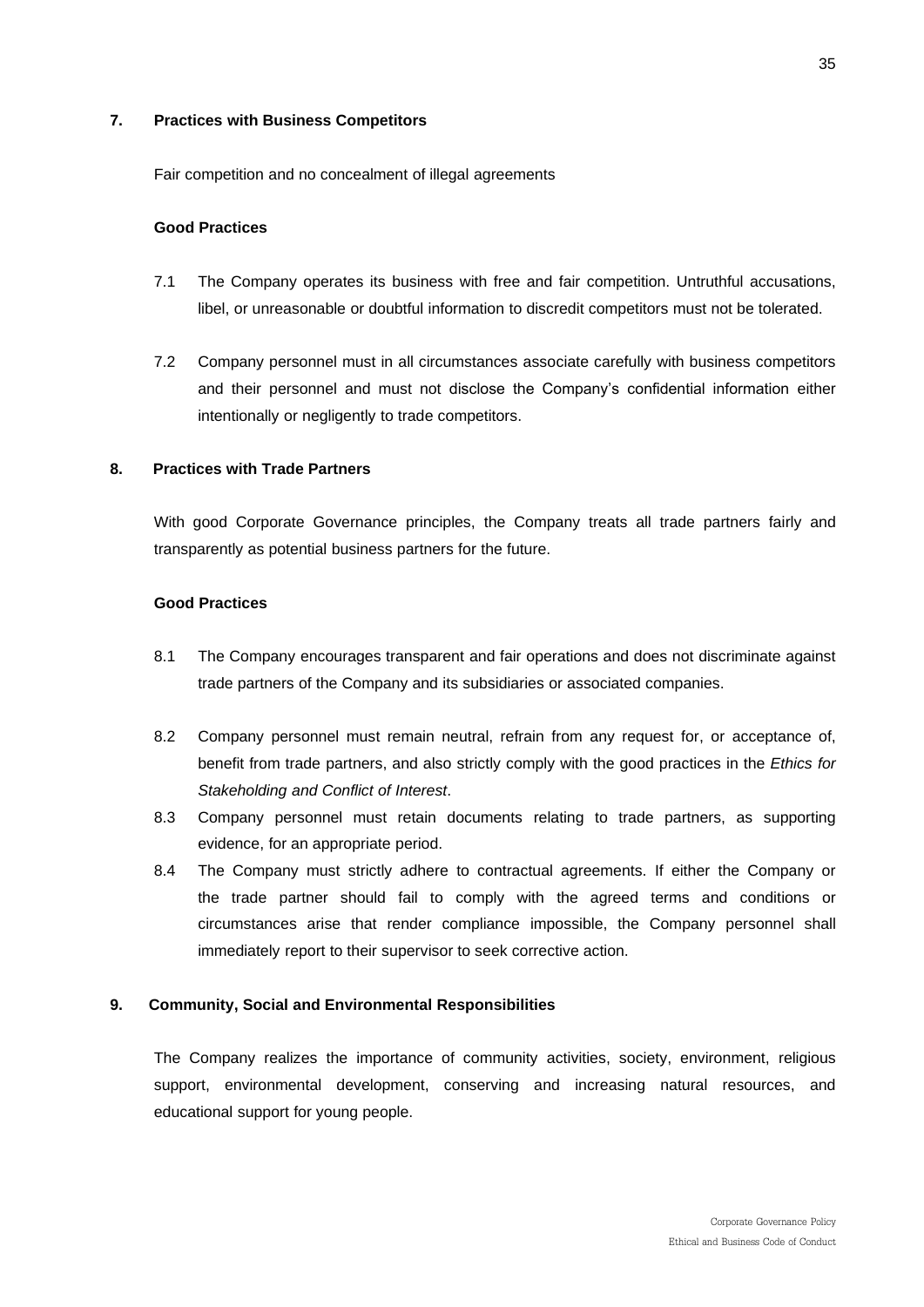#### **Good Practices**

- 9.1 The Company shall strive to fulfill its social responsibilities regarding quality, safety and health and environmental protection by using natural resources efficiently with due regard to the security and environmental awareness of its stakeholders.
- 9.2 The Company shall consider alternative use of natural resources to alleviate adverse effects on the community, environment and quality of life. The Company supports the reduction in consumption of energy and resources.
- 9.3 The Company shall embed awareness of individual social and environmental responsibilities in all the Company employees at all levels.

#### **10. Treatment of Employees**

The Company personnel are the most important part of the business. The Company shall recognize all employees without discrimination, encourage unity, provide a safe and satisfactory working environment and offer appropriate welfare and benefits to employees.

- 10.1 The Company must treat its personnel equally without discrimination, regardless of origin, ethnicity, gender, age, colour; race, religion, disability, financial status, family or educational background or other status that is not directly related to their working performance.
- 10.2 The Company must provide all its personnel the opportunity to perform to their best ability with reasonable compensation. The Company shall motivate personnel by determination of salaries, bonuses and operating expenses. In addition, the Company shall provide its personnel with opportunities for university education as well as short-term and long-term training.
- 10.3 All Company personnel must perform their duties to their best ability with integrity, fairness, morality ethics and responsibility. Company personnel shall not assign any other person to complete their work, either directly or indirectly, except when it is necessary or the job in general does not need any specific skills.
- 10.4 Company personnel shall perform their duties in line of authority, receiving orders from and being directly responsible to their supervisor. The line of authority should only be crossed if absolutely necessary. Company personnel shall refrain from making comments about their supervisors and colleagues that could have adverse effects on the person or the Company,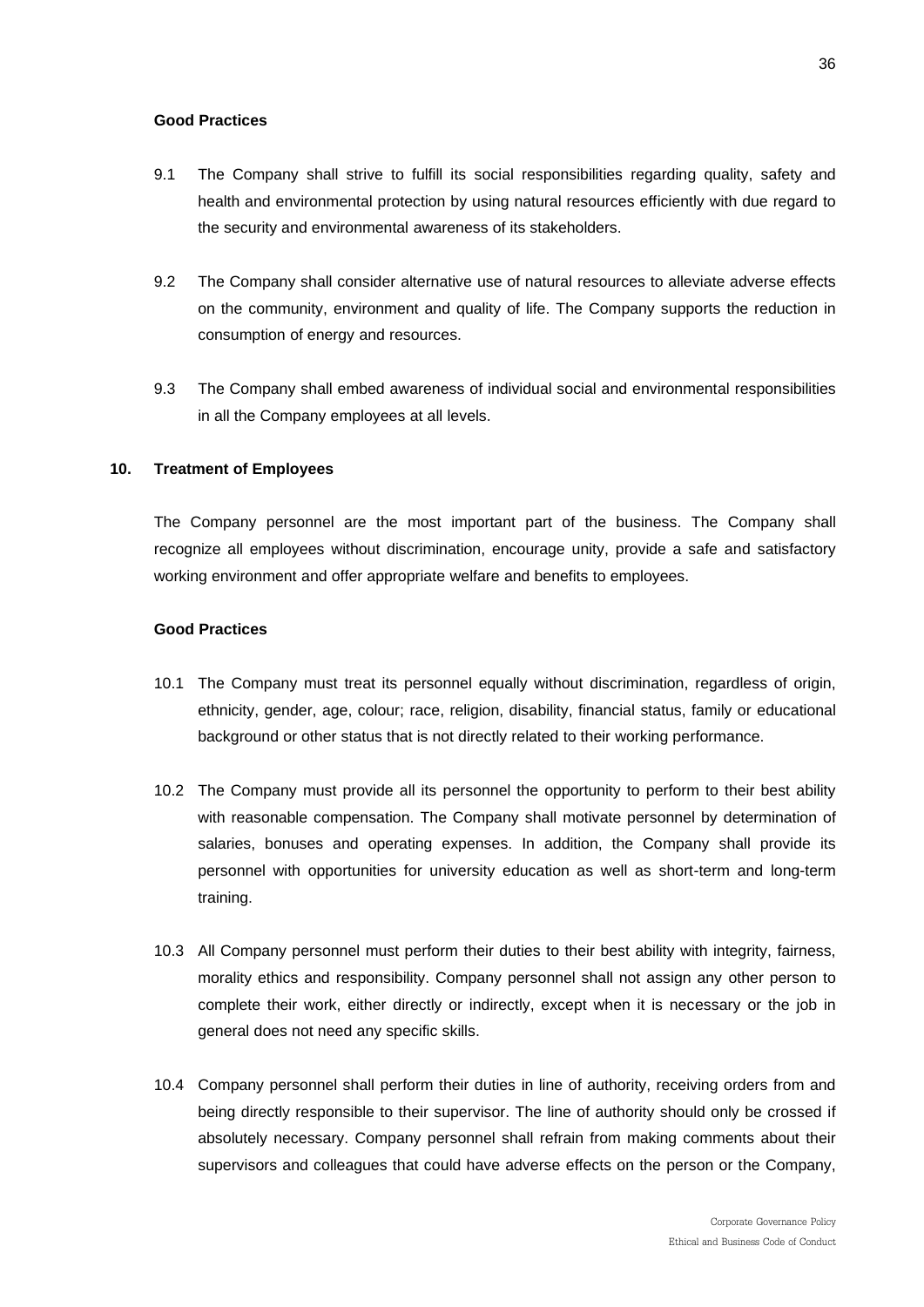and personnel shall be thoughtful and reasonably open to the opinions of their subordinates and colleagues without prejudice.

- 10.5 Company personnel shall use all company resources, including staff, premises and other facilities to carry out their assignments. Their use for other purposes, or beyond the benefit to which he or she is entitled, is prohibited.
- 10.6 Company personnel shall be polite and well-dressed and behave according to their roles and the local customs without damaging the Company image.
- 10.7 Company personnel shall fully cooperate with the Company's activities organized to promote unity, harmony and cooperation, including those involving corporate social responsibilities.
- 10.8 Company personnel must not cause trouble, annoyance, assault, or demean other Company personnel or outsiders. Prohibited behavior includes sexual assault, insults, verbal or visual obscenity and sexual harassment.
- 10.9 The Company must support employees' rights in accordance with the Labour Protection Act.

#### **11. Creditors**

#### **Good Practices**

- 11.1 The Company shall comply strictly with the debt agreement and treat all creditors transparently, and equally in terms and conditions of payment.
- 11.2 The Company shall consistently report its financial status with integrity, accuracy, and timeliness to creditors.
- 11.3 If terms and conditions in the contracts/agreements cannot be observed, the Company shall inform creditors in advance to find solutions together.

#### **12. Internal Control and Internal Audit**

The Company must establish, maintain and monitor internal control systems and risk management systems to ensure that risk is at an acceptable level.

#### **Good Practices**

12.1 The Company must set up a good internal control system and encourage the employees to have a positive attitude towards the system. The Company shall set up a risk assessment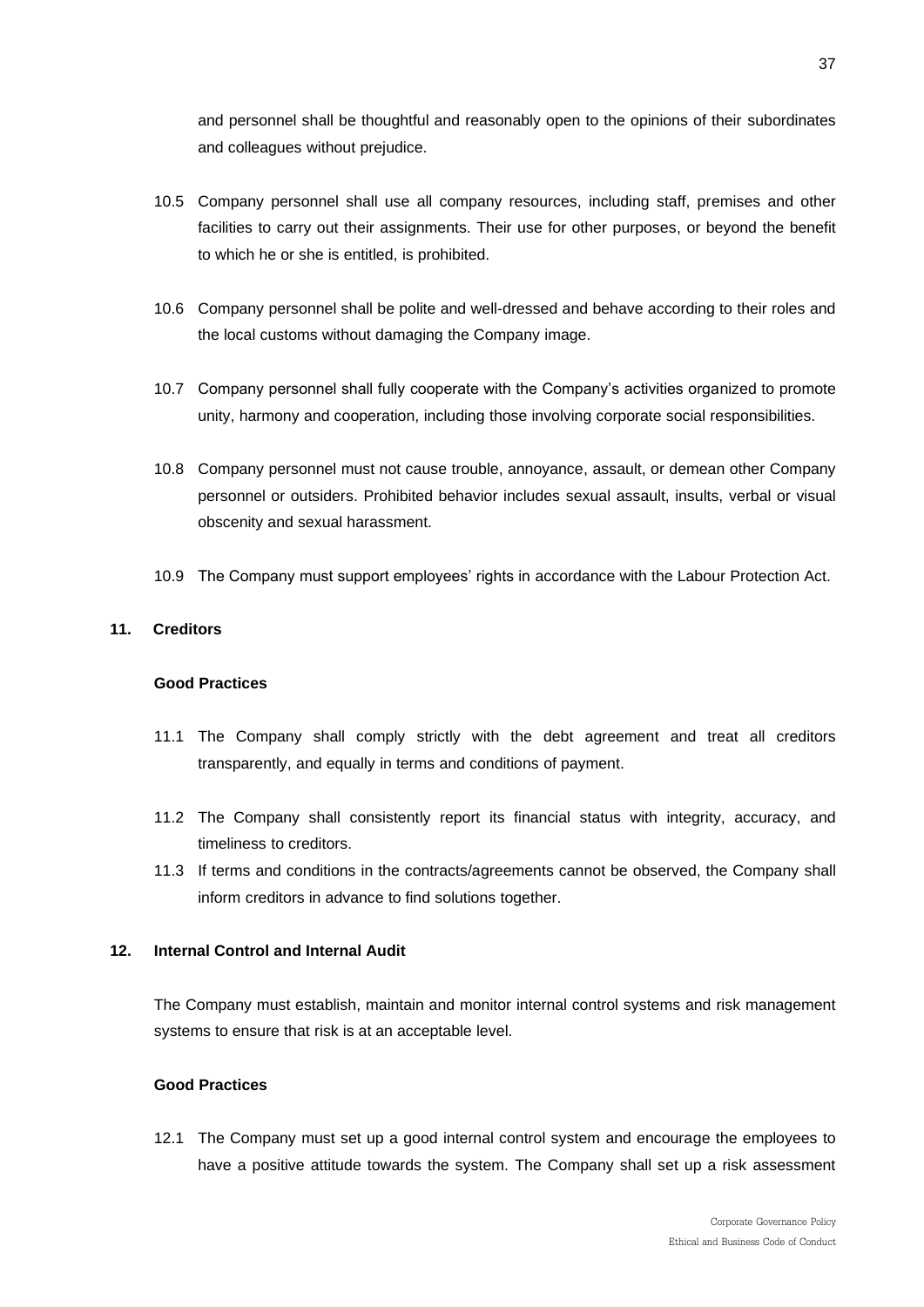system to measure the risks which may affect the Company objectives, goals and success. Additionally, the Company shall provide information technology and communication systems, both internal and external, to ensure that internal control systems are implemented appropriately. Furthermore, the Company must establish a good monitoring system and evaluation system to ensure the appropriateness of the system and improve the system according to the changing environment.

- 12.2 The Company must assign a team responsible for risk assessment and risk management, internal control evaluation and compliance review and use the results to improve the standard of its control system according to changes in environment and related risk factors, with support from senior and middle Management.
- 12.3 The Audit Committee must review the internal control system, risk management system and internal audit system. The Audit Committee shall report the results to the Board and shareholders for acknowledgement.
- 12.4 The Company must establish an independent unit which directly reports to the Audit Committee (in the Appendix). This independent unit shall perform internal audits efficiently and shall have adequate resource with qualified Internal Auditors and operate under the Code of Ethics for Internal Audit Professions.
- 12.5 Company employees must cooperate in internal control and audit systems, review, and follow the process strictly.
- 12.6 All the Company employees shall support and provide accurate information to the internal audit department and the Company external auditors. Company employees are responsible for correct financial records and must report immediately if any mistakes or suspicious cases occur.

#### **13. Anti-Fraud and Corruption**

The Company stipulates honest, transparent and just doing business practice in accordance with related law, Good Corporate Governance principle, Anti-Corruption Policy, Ethical Standards and the Business Code of Conduct Handbook. The Company understands the effects of corruption relating to economic growth systems, society, and public security, thus the Company supports counteraction against fraud and corruption as follows:

#### **Good Practices**

13.1 Embed an anti-corruption culture and prevent fraud risk to all Company personnel, in accordance with good Corporate Governance.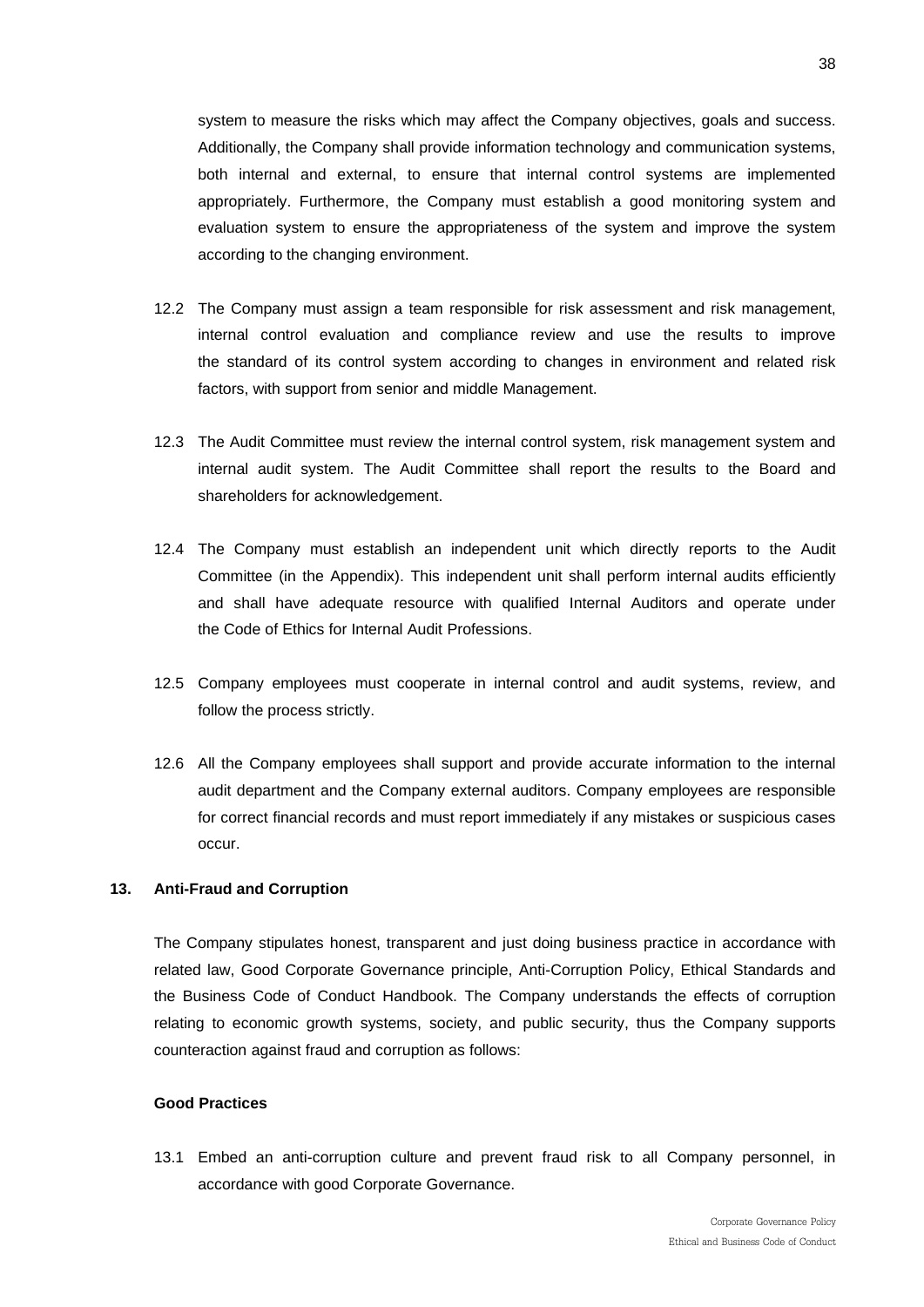- 13.2 The Company must perform with care in receiving gifts, hospitality, assets or other benefits from any relevant person, if such benefits are based on the business relationship. However, conduct permissible by local culture and local norms is acceptable. Such gifts and hospitality must be appropriate and not illegal. Additionally, Company personnel are not permitted to use their position at work for an inappropriate benefit in association with their job.
- 13.3 The Company must provide an audit process for every operating procedure, including assessment of corruption risk, and procedure to correct the error (if any).
- 13.4 The Company must provide a proper and sufficient internal control system, including the efficiency of audit process and monitoring procedure to balance the authority and responsibility of each Company personnel, to prevent corruption involvement and fraud risk.
- 13.5 The Company must provide channels for the communication and training of guidelines on the prevention of corruption involvement for Company personnel, to ensure awareness and attention to the Anti-Corruption scheme.
- 13.6 The Company must provide channels for receiving information, suspicions or complaints on breaches of the Company regulations Ethics Handbook, with a policy to protect the providers of such information and treat the received information with confidentiality, including measures on investigation and punishment under the Company discipline and/or related regulations.
- 13.7 The Company shall support any activities, arranged by any entity, on the prevention of corruption involvement and fraud risk.

#### **14. Safety, Health and the Environment**

The Company must emphasize the safety and health of the employees and community, and support the efficient use of resources.

#### **Good Practices**

14.1 The Company must promote safety and acknowledge the importance of safety in the workplace by setting Quality Security Safety Health and Environment regulations, which are equal to international standard quality. Each Company employee is required to train and strictly adhere to the policy in accordance with the Company's requirements.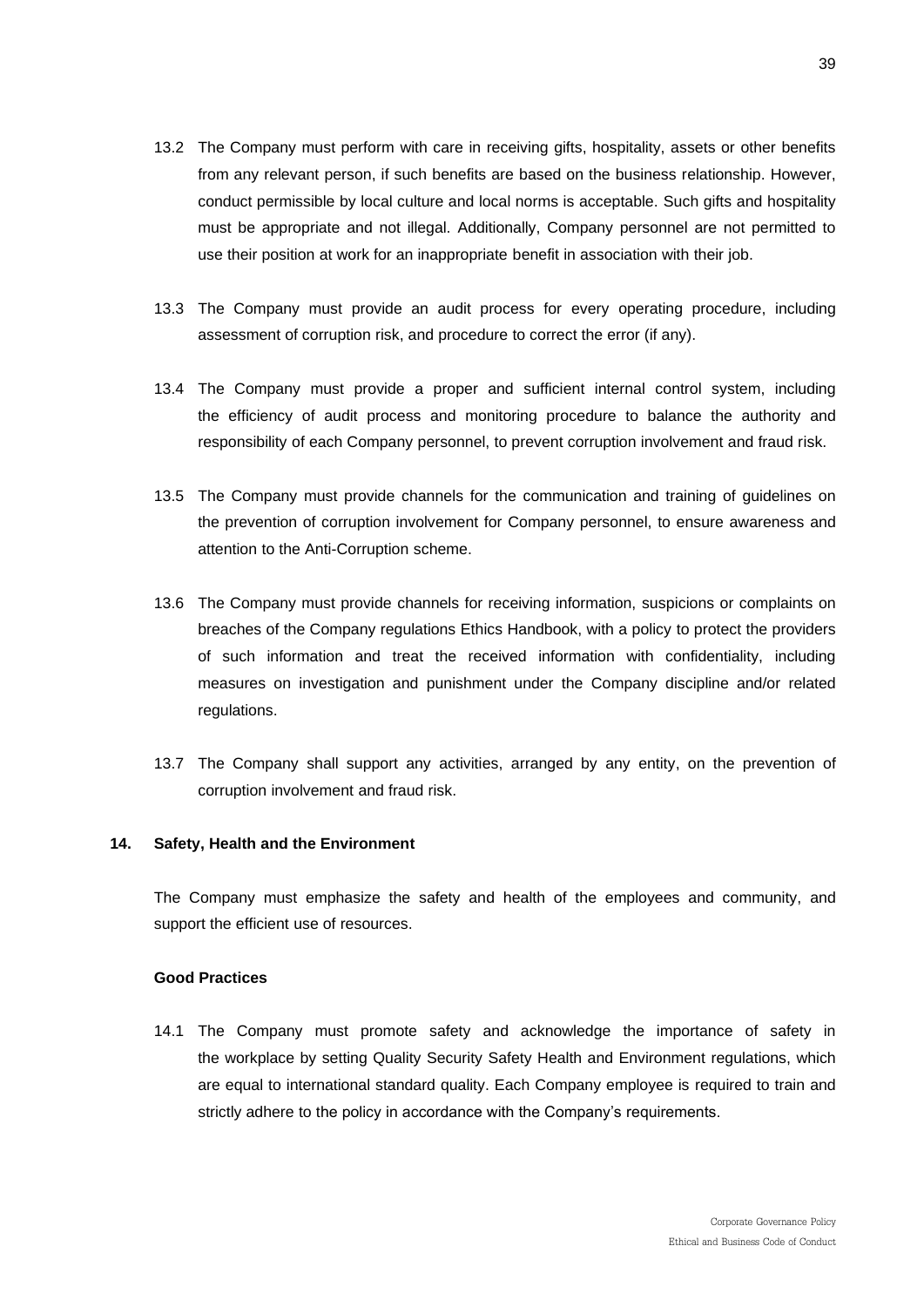- 14.2 The Company shall make every effort to avoid and prevent losses from accidents, fire, occupational illness and injury, loss of or damage to assets, violation of safety measures, improper working practices and other errors. The Company shall provide a safe workplace and regularly train its employees on safety and security plans. It is the responsibility of Management and employees to report any accidents and incidents according to the required procedures.
- 14.3 If the Company discovers any practice which is unsafe or is not being implemented according to the Quality Security Safety Health and Environment regulations, or if its continued implementation will have a negative effect on the environment, employees may temporarily cease such operations and notify colleagues, supervisors and related departments in order to resolve the situation, and they must not resume operations until a solution has been put into effect.

#### **15. Intellectual Property and Use of Information Technology**

The Company must support its personnel in conducting research and development for the benefit of the Company. Company employees must use information technology and communication channels to communicate with external parties with care and caution, respecting the rights of the owners of intellectual property.

- 15.1 The Company must support its personnel in developing computer programs. Any returns from such work, as well as associated legal rights would belong to the creator. However, the Company shall hold the legal rights to any work commissioned by the Company and/or based on the Company's information or knowledge within the Company.
- 15.2 Company personnel shall protect the confidentiality and prevent any leak of the Company's trade secrets, secret formulas and secret business methods.
- 15.3 The Company must encourage its personnel to use the internet to support their work. Company personnel must not perform any act that might interfere with or cause disruption to others on the computer and internet system in the office. Personnel shall not use the Company's computer system to release inappropriate information that is against the law, morality, culture or tradition; e.g., causing damage to reputation or property, propagating pornography, sending spam email, disrupting mail forwarding, or advertising merchandise or businesses that are irrelevant to the Company's products and services.
- 15.4 Company personnel must conduct their business using genuine software and, if they must use a computer or software that belongs to outside parties, they shall check for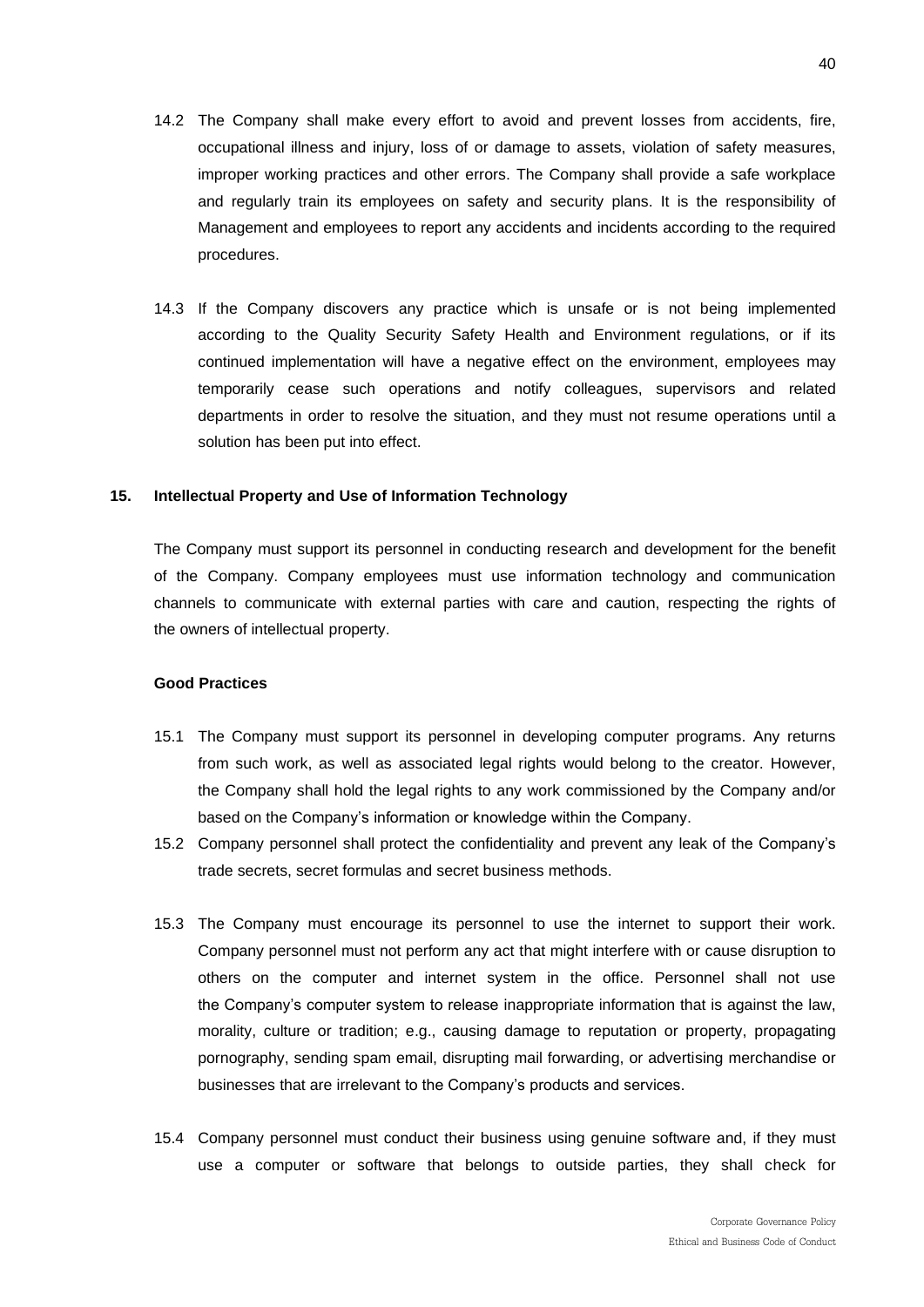the copyrights and consult their supervisor. Installing and using illegal software in the office is strictly prohibited.

- 15.5 The Company personnel must safeguard their passwords and not disclose them to others to prevent unauthorized access to the computer system. Accessing inappropriate websites should be avoided since it may cause damage to the Company's computer system.
- 15.6 If the Company personnel request access to the Company's information technology system for temporary staff or a contractor's employees, they must oversee such person's use of the computer and be held responsible for any consequent damages.
- 15.7 The Company shall review, supervise, monitor, investigate and control the use of its information technology system by its personnel to ensure the Company's information system security.

#### **16. Compliance with Laws and Regulations and Human Rights Principles**

The Company and all Company personnel must respect and comply with law, culture, traditions of each country that the Company invests in or associates with, abide by Human Rights Principles, and do business righteously, fairly and legitimately.

#### **Good Practices**

- 16.1 Company personnel must understand and strictly abide by laws related to his/her roles and responsibilities.
- 16.2 When Company personnel perform their duties overseas, they must understand the laws, traditions, customs and cultures of the destination countries before departure.
- 16.3 The Company must abide by Human Rights Principles, and not support any business that violates Human Rights Principles.

#### **17. The behavior of employees and treatment for other employees**

All personnel of the company should maintain a working environment. By recognizing the noninfringement of personal rights And should respect each other to supervisors, co-workers and subordinates As well as providing assistance Suggesting opinions and solving problems together in work

#### **Good practice**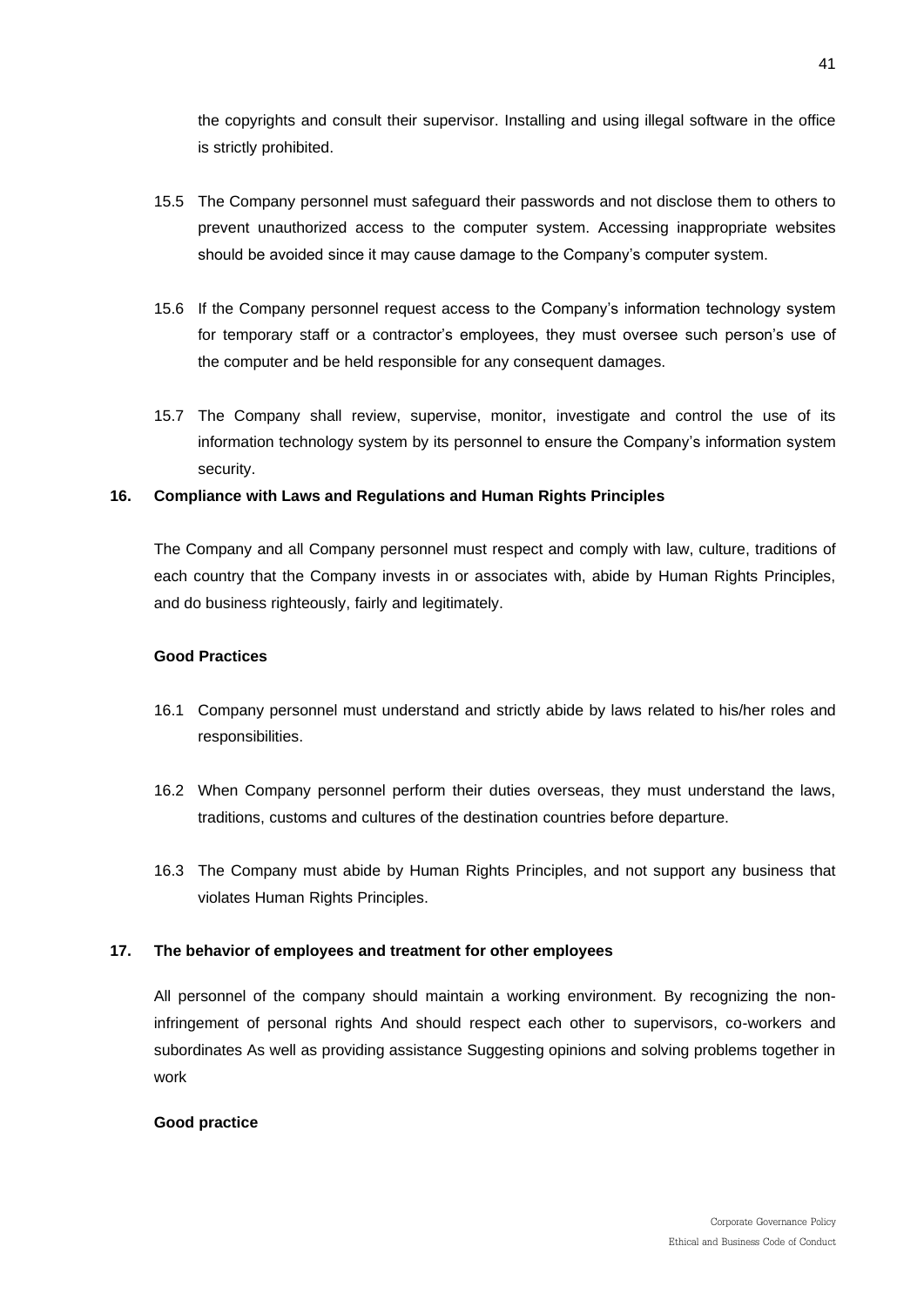- 17.1 Personnel of the company must not incite promotion of slander or mockery. Which causes breakage Unity Including not bringing the works of others into their own
- 17.2 The personnel of the company must not do anything. Which is sexual harassment against colleagues
- 17.3 The company's personnel must be disciplined. Do not act as a disrespect to the supervisor Colleagues and subordinates
- 17.4 The company will promote the values of morality and ethics in conducting the event by praising the employees who do good to create a working environment and atmosphere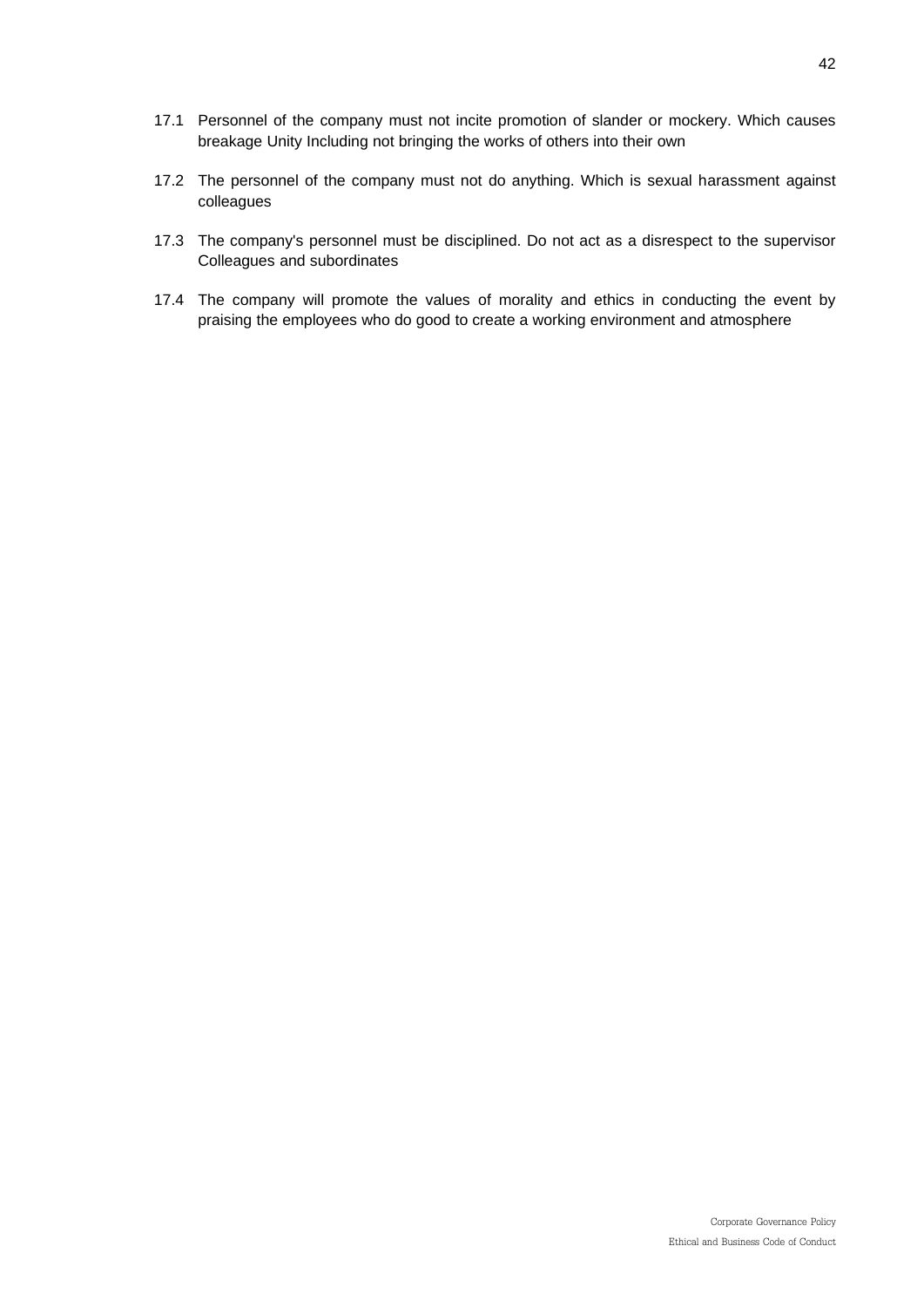### **APPENDIX**

#### **1. Definitions and Qualifications of Independence of Directors**

- 1.1 Holding shares not more than one percent of the total number of voting shares of the Company or its parent company, subsidiaries, associated company, or juristic persons who may have conflicts of interest by including the shares held by those related to that independent director.
- 1.2 Not be an employee or an officer or an advisor or a person having controlling power over the Company or its parent company, subsidiaries, associated company, or juristic persons which may have conflict of interest.
- 1.3 Not be a person having relationship either through blood or lineage or marriage or legal registration with persons who may have conflict of interest.
- 1.4 Not have any business relationship with the Company or its parent company, subsidiaries, associated company, or juristic persons who may have conflict of interest, in the manner in which his/her independent discretion might be affected.
- 1.5 Not have any characteristics by which his/her independent comment or opinion on the Company's operations may be affected.

The persons who could pose conflicts of interest means such persons as follow:

(a) The Company Management

.

- (b) The Company major shareholders
- (c) A person having controlling power over the Company
- (d) A person having relationship through blood or lineage or marriage or legal registration with persons under (a), (b) or (c) as a father, mother, spouse, sibling or child or other close relatives.
- (e) Any juristic persons under (a), (b) or (c) holding shares or having power to control or having any conflict of interest either directly or indirectly.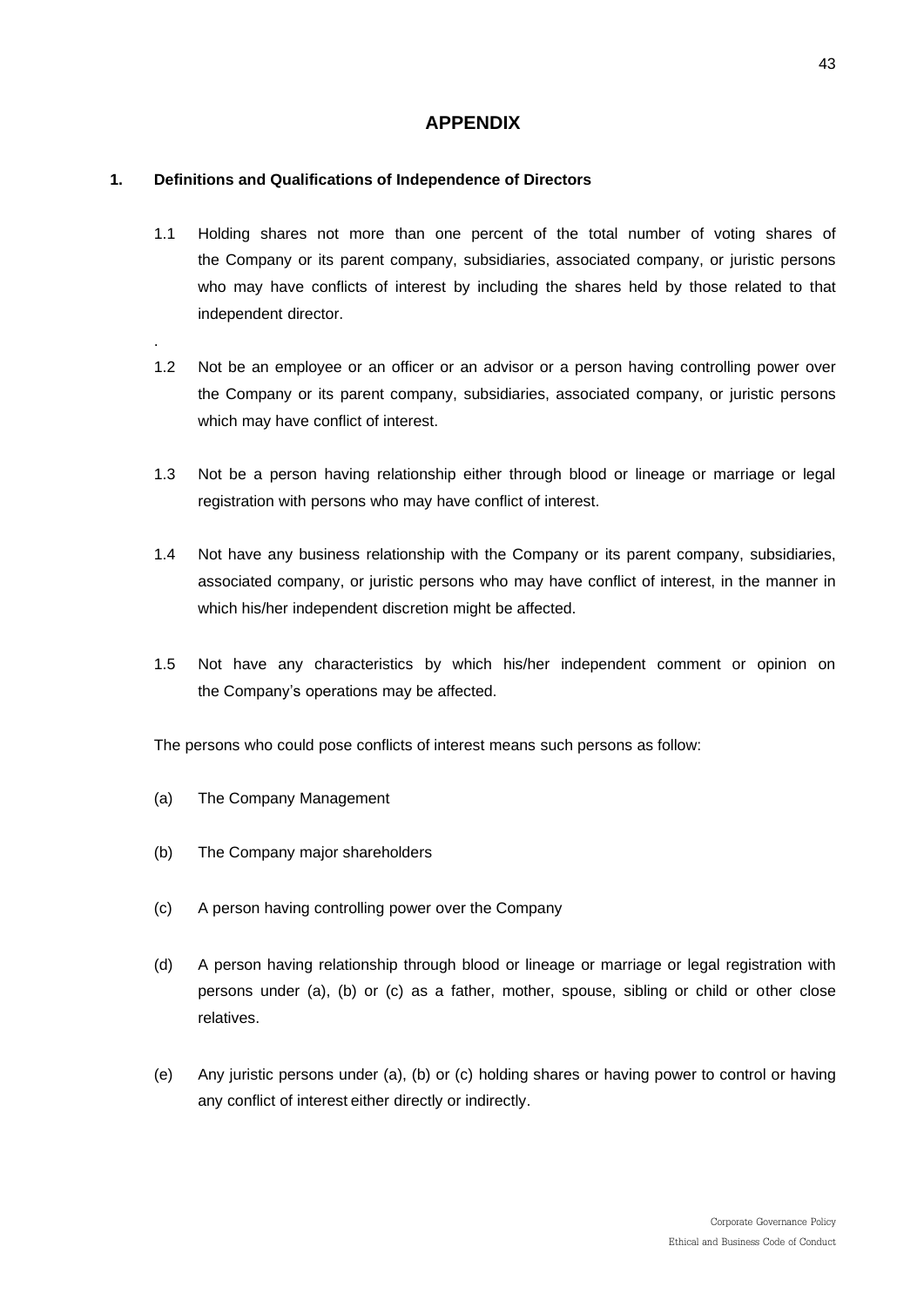#### **2. Qualifications of Audit Committee**

- 2.1 Audit Committee member, including of his/her related persons, holding shares not more than 1 percent of the total number of voting shares of the Company or its parent company, subsidiaries, associated company and other related companies.
- 2.2 Persons who have benefits or financial and/or managerial interests in the Company and/or its related companies, either at present or during the past 2 years, shall be prohibited. Such prohibited relationships include:
	- Executive director, employee, worker, advisor receiving regular salary or having controlling power over the Company;
	- Professional advisors, including auditor, legal or financial advisor, or property appraiser;
	- Those who have business relationships with the Company, including trade for business engagement purpose, any transaction relating to asset or service, any financial support or acceptance of financial support, etc.
- 2.3 If a member of the Company Audit Committee holds the position of independent director of other companies in the same group, such information including the received compensations from that company must be disclosed.
- 2.4 Not be a director on any other committee of other listed companies in the same group.
- 2.5 Not be a related person to the Company, or not a close relative of any Management or major shareholder of the Company.
- 2.6 Not be a director appointed as a representative to safeguard interests of the Company directors, major shareholders, or other shareholders relating to the Company's major shareholders.
- 2.7 Be able to perform duties, give opinions or report the results of performance of work according to the duties delegated by the Board. Freely give opinion without any controlling power from the Management or major shareholders of the Company including related persons or close relatives.

**Related persons** includes persons having relationship with the Company to the extent that they cannot perform their duties independently or in a flexible manner such as suppliers, customer, creditor, debtor or person who has material business relation, etc.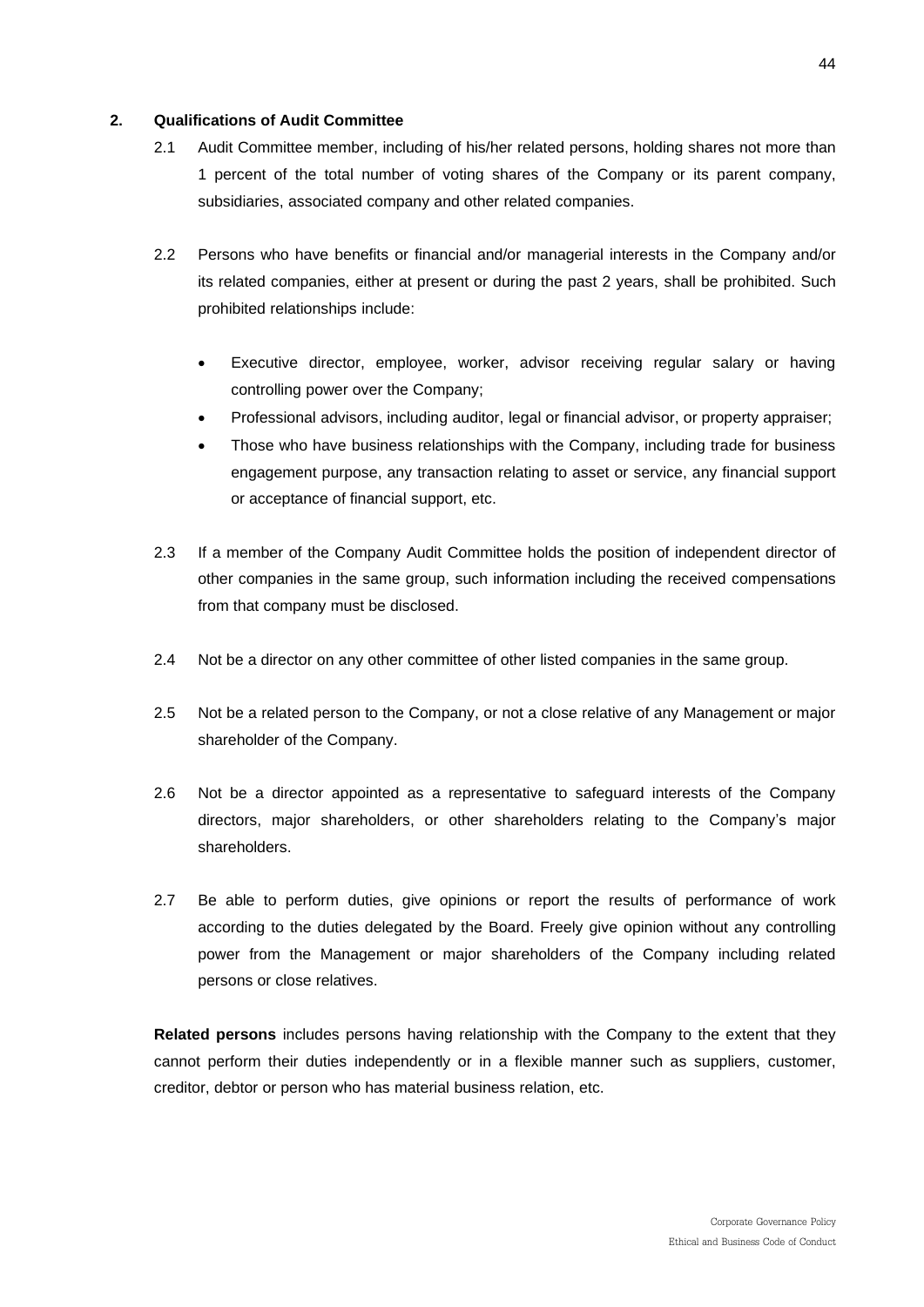#### **3. Qualifications of Compensation and Nomination Committee**

- 3.1 Directors should possess a variety of experiences and knowledge, and they should understand the qualifications, duties and responsibilities of the Compensation and Nomination Committee, with good Corporate Governance in mind.
- 3.2 Each member of the Committee must be a Director of the Board. He/she should be free of bias and should be neutral in accordance with the good Corporate Governance principles.
- 3.3 Directors should have enough time to perform their duties effectively.

#### **4. Qualifications of Risk Management Committee and Corporate Governance Committee**

- 4.1 Directors should possess a variety of experiences and knowledge, and they should understand the qualifications, duties and responsibilities of the Risk Management Committee and Corporate Governance Committee, with good Corporate Governance in mind.
- 4.2 Directors should have enough time to perform their duties effectively.

#### **5. Qualifications of the Top Executives**

- 5.1 Not under prohibition of Clause 68 of the Public Company Act B.E. 2535 (1992).
- 5.2 Have management experience and have held a Top Executive position for not less than eight years.
- 5.3 Have leadership skills, broad vision, morals, ethics, decision making skills and good working experience.
- 5.4 Have experience in formulating strategic plans in finance, investment, management and property development.
- 5.5 Be interested in the Company's business and should have enough time to perform the duties.
- 5.6 Have good interpersonal relations, strong communication skills with groups of people and other parties, and good coordination skills both domestic and overseas.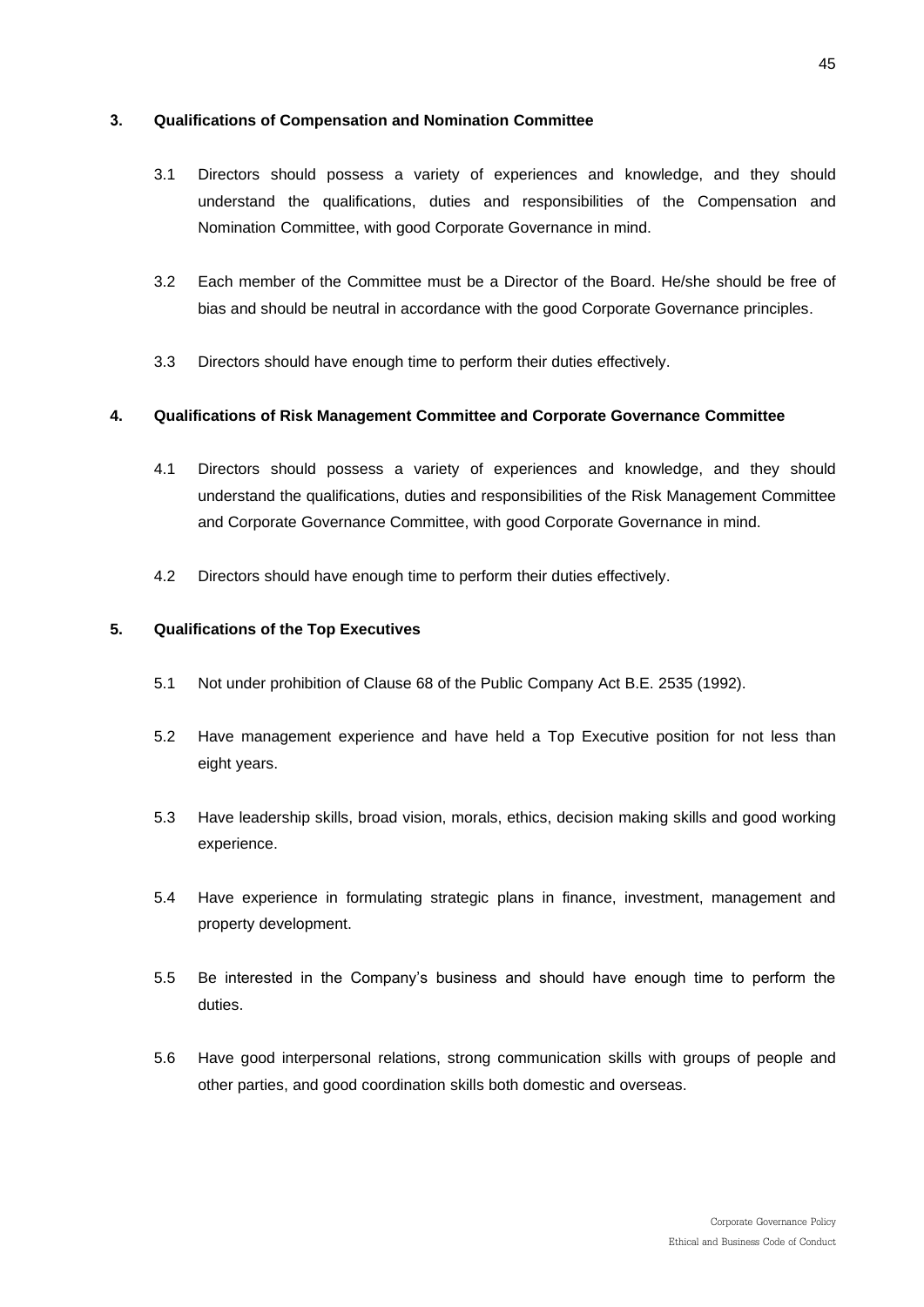5.7 Must not engage in any other business the nature of which is the same as that of the Company, and must not compete with the business of the Company, even if the said business is for self benefit or the others. However, this could only be accepted if it is acknowledged at the shareholders meeting before the Top Executive has been appointed.

#### **6. Qualifications and Duties of Internal Audit**

Internal Audit must have qualifications and duties as follows:

- 6.1 Possess independence in auditing duty in accordance with the International Standards for the Professional Practice of Internal Auditing.
- 6.2 Possess the rights to audit assets and activities including accounting books, supporting documents, correspondence and other relevant reports.
- 6.3 Possess the rights to request employees of the department being audited to clarify and provide relevant information.
- 6.4 Submit the results of the Company's internal control assessment to Audit Committee at least once a year.

#### **7. Definitions: Guidelines involving conflict of interest**

**Connected party** refers to any Management, major shareholders, controlling entity, or person appointed as a controlling entity of the Company or its subsidiaries, including related persons and close relatives of the aforementioned persons.

**Connected Transaction** refers to any transaction in which the Company or its subsidiary engages with the Company's connected parties, or a transaction in which a subsidiary engages with a subsidiary's connected parties. Connected Transactions can be classified into six categories as follows:

- 7.1 A normal business transaction is a transaction relating to assets/services of the Company's normal business operations, which follows general trade terms and conditions such as sale of lands and factories/warehouses.
- 7.2 A transaction supporting normal business is a transaction relating to assets/services that support smooth business operations of the Company, such as being a property manager of leased factories/warehouses etc.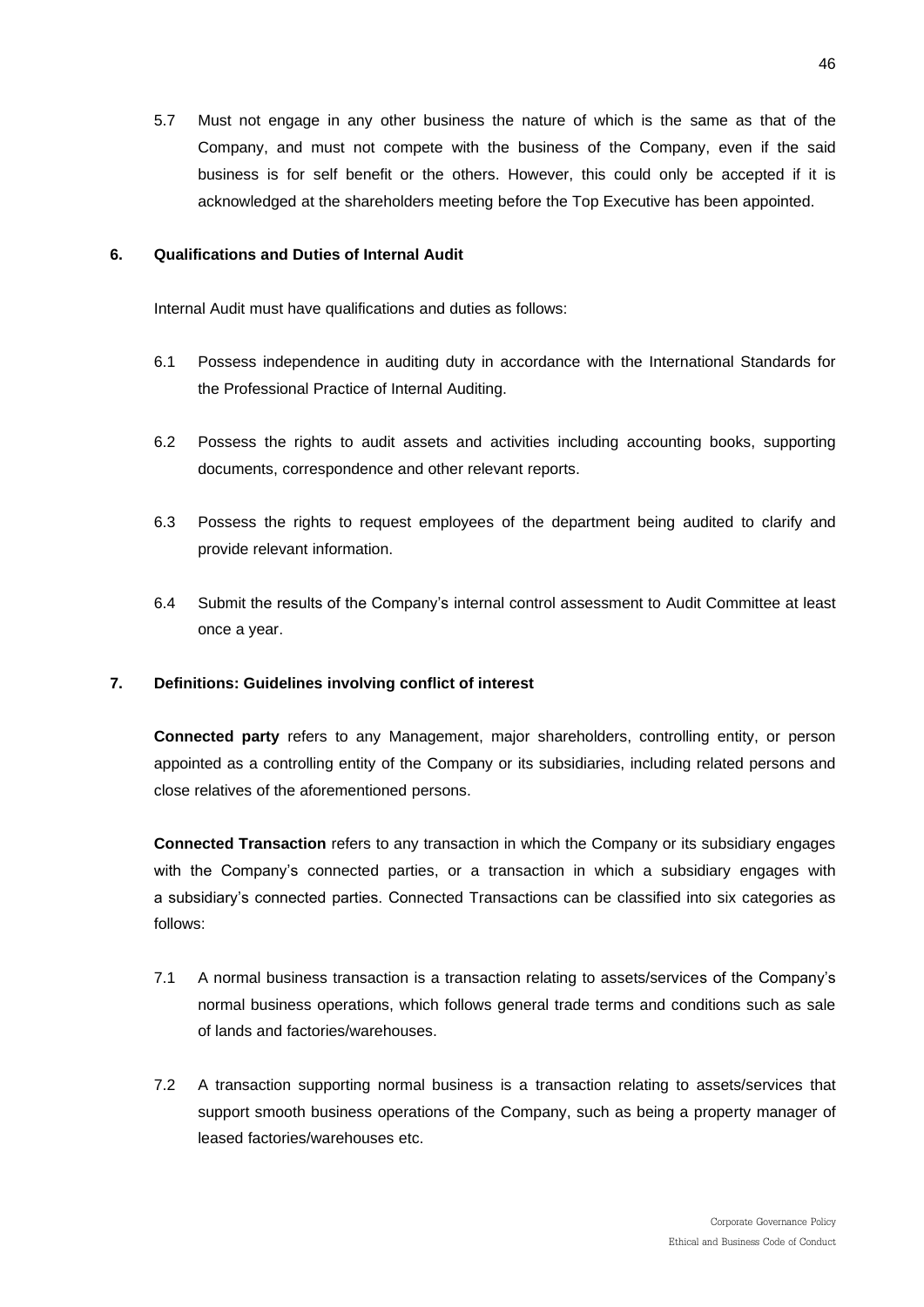- 7.3 Lease/sublease of real estate in short-term period is leasing or subleasing real estate which has a contract period of less than three years and is not included under normal business.
- 7.4 Transactions related to other assets or services.
- 7.5 Financial support to subsidiaries and affiliates by way of providing working capital, borrowing, lending, guaranteeing or providing collateral, etc. The Company must receive returns at the market rate.

#### **8. A subsidiary refers to:**

A company having one of the following characteristics:

- (a) Company which Frasers Property (Thailand) Public Company Limited ("TICON") has a controlling power over;
- (b) Company which (a) has a controlling power over;
- (c) Company which (b) has a controlling power over, the chain of control beginning with the controlling power of (b).

#### **9. An affiliated company refers to:**

A company which FPTor a subsidiary has authority to participate in decision making related to the company's financial policy and business operation, but has no controlling power over such policy and is not deemed as a subsidiary or joint venture.

In case FPTor a subsidiary directly and indirectly holds shares in an aggregate amount of twenty percent, but not exceeding fifty percent of the total number of the voting rights of such company, it shall be presumed that FPTor the subsidiary has the authority to take part in the decision making under the first paragraph, except where it is proven otherwise.

#### **10. Controlling power refers to:**

Any of the following relationships:

(a) Holding shares with voting rights of company in an amount exceeding fifty percent of the total number of the voting rights of such company;